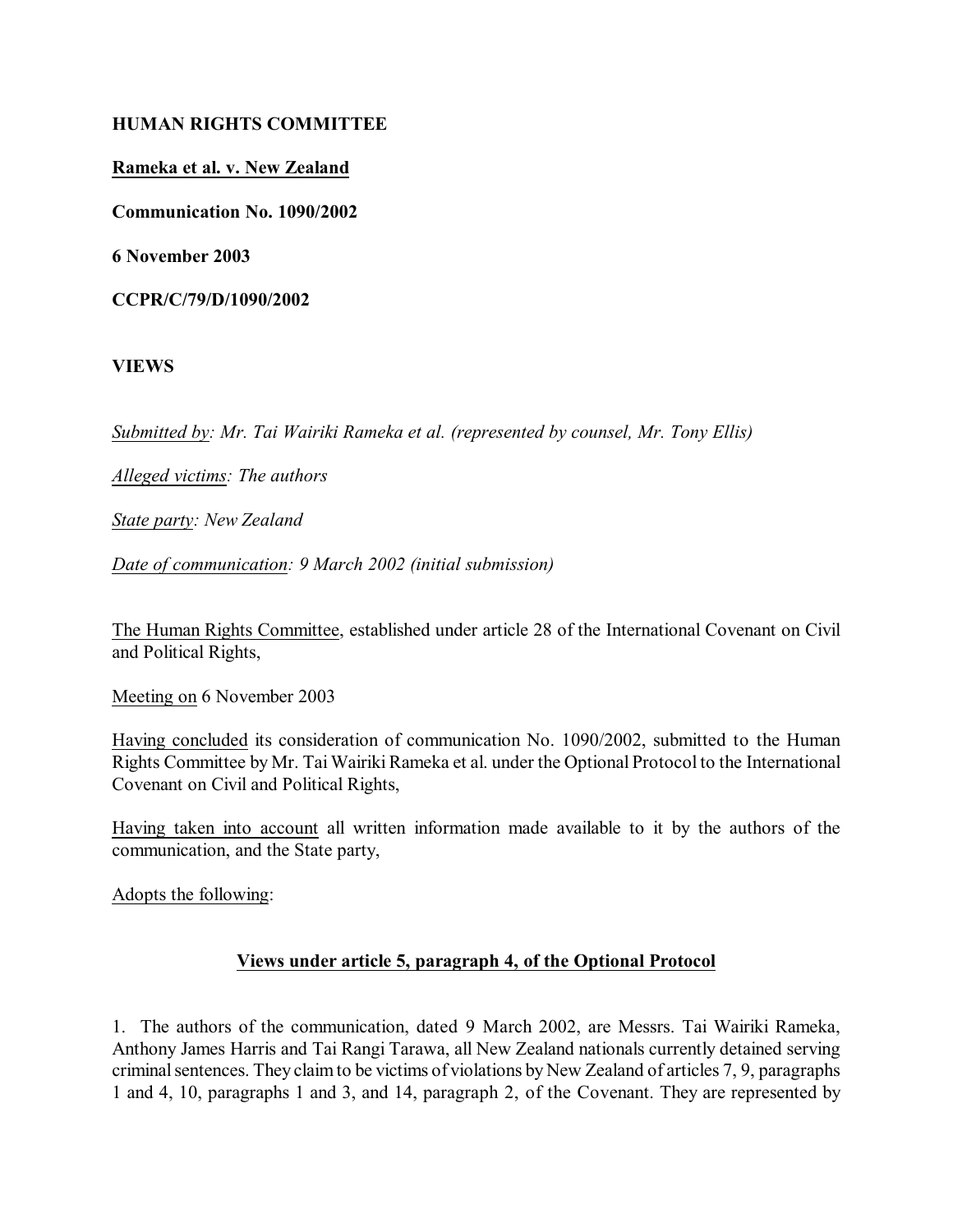counsel.

### The facts as presented by the authors

### Mr. Rameka's case

2.1 On 29 March 1996, Mr. Rameka was found guilty in the High Court at Napier of two charges of sexual violation by rape, one charge of aggravated burglary, one charge of assault with intent to commit rape, and indecent assault. Pre-sentence and psychiatric reports provided to the court referred inter alia to the author's previous sexual offences, his propensity to commit sexual offences, his lack of remorse and his use of violence, concluding that that there was a 20% likelihood of further commission of sexual offences.

2.2 In respect of the first charge of rape, he was sentenced to preventive detention (that is, indefinite detention until release by the Parole Board) under section 75 of the Criminal Justice Act 1985<sup>1</sup>, concurrently to 14 years' imprisonment in respect of the second charge of rape, to two years' imprisonment in respect of the aggravated burglary and to two years' imprisonment for the assault with intent to commit rape. He was convicted and discharged in respect of the remaining indecent assault charge, as the sentencing judge viewed it as included in the other matters dealt with. He appealed against the sentence of preventive detention as being both manifestly excessive and inappropriate, and against the sentence of 14 years' imprisonment for rape as being manifestly excessive.

2.3 On 18 June 1997, the Court of Appeal dismissed the appeal, finding that the sentencing judge was entitled to conclude, on the evidence, that there was a "substantial risk" that Mr. Rameka would offend again in an aggressive and violent manner upon release, and that there was "a high level of future dangerousness" from which the community had to be protected. The Court supported its conclusion by reference to Mr. Rameka's repeated use of a knife and violence in the context of sex-related offences, and his lengthy detention of his victim in each instance. It also found, with respect to the sentence for rape, that the 14 year term of imprisonment was "well within" the discretion of the sentencing judge.

### Mr. Harris' case

2.4 On 12 May 2000, Mr. Harris was found guilty by the High Court at Auckland, following pleas of guilty, of 11 counts of sexual offences occurring over a period of 3 months against a boy who turned 12 during the period in question. They comprised two charges of sexual violation involving oral genital contact and nine charges of indecent assault or inducing indecent actsin respect of a boy under 12. He had previously been convicted of two charges of unlawful sexual connection with a male under 16 and one of indecently assaulting a male under 12, all in respect of an 11 year old boy. On the two unlawful sexual connection counts, he was sentenced to six years' imprisonment, and concurrently to four years' on the remaining counts.

2.5 The Solicitor-General, for the Crown, sought leave to appeal on the basis that preventive detention, or at least a longer finite sentence, should have been imposed. On 27 June 2000, the Court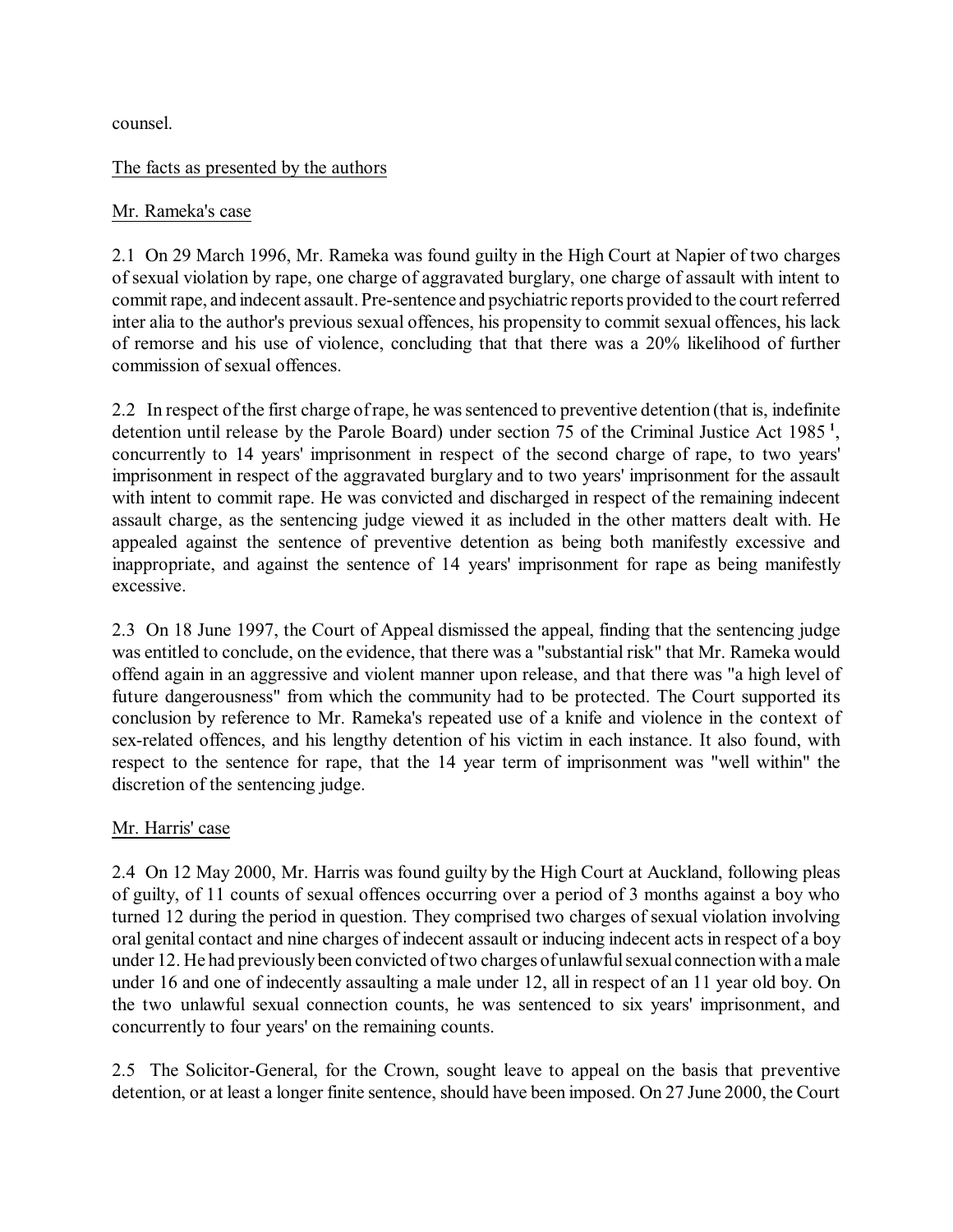of Appeal agreed, and substituted a sentence of preventive detention in respect of each count. The Court referred to the warning of serious consequences given by the court sentencing the author for his previous offences, his failure to amend his behaviour following a sexual offenders' course in prison, the features of breach of a child's trust in offending, the failure to heed police warnings provided to the author against illicit contact with the child victim, as well as the comprehensive psychiatric report defining him as a homosexual paedophile attracted to pre-pubescent boys and the risk factors analysed in the report. While observing that the case would warrant a finite sentence of "not less" than seven and a half years, the Court however concluded, in the circumstances, that no appropriate finite sentence would adequately protect the public, and that preventive detention, with its features of continuing supervision after release and amenability to recall, was the appropriate sentence.

# Mr. Tarawa's case

2.6 On 2 July 1999, Mr. Tarawa was found guilty of sexual violation by rape, two charges of sexual violation by unlawful sexual connection, indecent assault, burglary, two charges of aggravated burglary, two charges of kidnapping, being an accessory after the fact, three charges of aggravated robbery, demanding with menaces, and unlawfully entering a building. Previously, he had committed multiple offences in three earlier incidents, involving breaking into homes and engaging in sexually-motivated violence, including two rapes. Subsequently, he committed further burglary and assault. The sentencing judge found a consistent pattern of predatory conduct, planned and executed with professionalism, exacerbated by the fact that some offences were committed while on bail. After considering the nature of the offending, its gravity and timespan, the nature of the victims, the response to previous rehabilitative efforts, the time since previous offending, the steps taken to avoid re-offending, the (non-)acceptance of responsibility, the pre-sentence report, the psychological report and the psychiatric assessment of a very high risk of re-offending along with the relevant risk factors, the judge sentenced him to preventive detention in respect of the three sexual violation charges, and encouraged him to make use of the counseling and rehabilitative services available in prison. He was concurrently sentenced to 4 years' imprisonment on the aggravated burglary charge, 6 years for the kidnapping, 3 years for demanding with menaces, 3 years for aggravated burglary and aggravated robbery, 18 months for burglaryand being an accessory after the fact, 6 years for a further kidnapping and 5 years for a further aggravated robbery, 6 months for indecent assault and 9 months for unlawful entry.

2.7 On 20 July 2000, the Court of Appeal, examining the appeal on the basis of the author's written submissions, considered the pattern of circumstances of each set of offences and found, on the entire background of the appellant, his unsuccessful rehabilitation efforts as well as the pre-sentence, psychiatric and psychological reports, that the conclusions of substantial risk requiring the protection of the public were open to the sentencing judge, who had properly weighed the available alternatives of finite sentences.

2.8 On 19 September 2001, the Judicial Committee of the Privy Council rejected all three authors' applications for special leave to appeal.

The complaint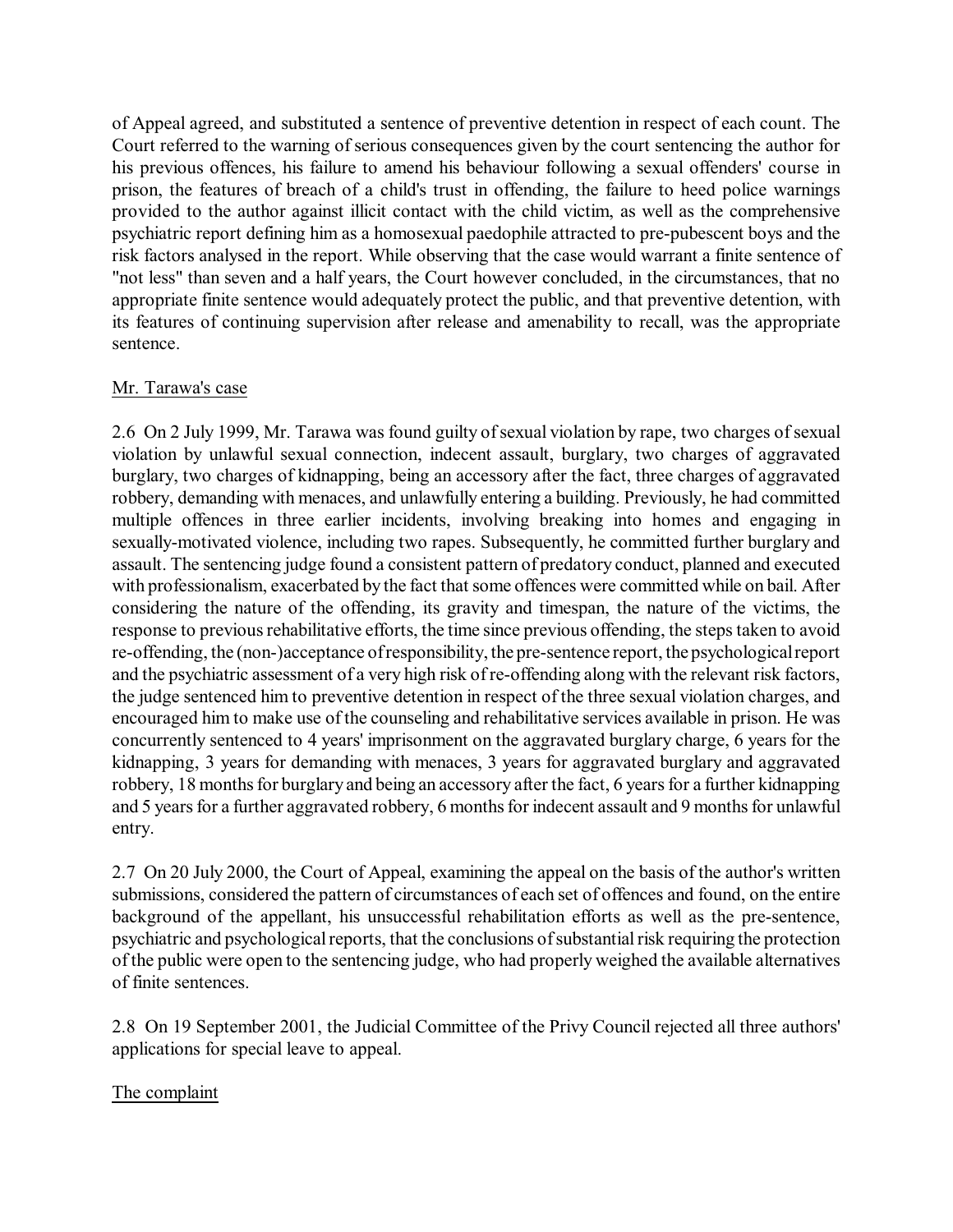3.1 The authors complain, firstly, that the leading case of  $\overline{R}$  v Leitch<sup>2</sup>, where a Full Court of the Court of Appeal laid out the principles applicable to sentences of preventive detention, was wrongly decided. The authors contend that this decision does not offer meaningful guidance as to how the courts should determine the existence of "substantial risk" of a future offence. In the authors view, this element should be demonstrated to the criminal level of proof beyond all reasonable doubt, as applied by Canadian courts in the context of preventive detention. They further contend that the elements set out in section 75(2) of the Criminal Justice Act are excessively vague and arbitrary.**<sup>3</sup>** They argue in addition that the Leitch decision wrongly analyses "expedient for the protection of the public" and incorrectly overruled the previous jurisprudence of the "last resort test". They contend that the Court did not analyse arguments in that case that preventive detention was inconsistent with the Covenant.

3.2 Secondly, the authors contend that it was arbitrary to impose a discretionary sentence on the basis of evidence of future dangerousness, as such a conclusion cannot satisfy the statutory tests of "substantial risk of re-offending" or "expedient for the protection of the public" in the individual case. They point to several writers who caution about the difficulties of predicting of future criminal behaviour and relying on statistical classes and patterns<sup>4</sup>. In any event, they argue that on the facts none of them fit the statutory tests of being a "substantial risk", or that preventive detention was "expedient for protection of the public".

3.3 Thirdly, the authors argue that they were sentenced without regard being paid, by the sentencing court or on appeal, to issues of (i) arbitrary detention, in terms of article 10, paragraphs 1 and 3, of the Covenant, ss. 9 and 23(5) of the New Zealand Bill of Rights Act 1990, the Magna Carta, and or the Bill of Rights 1689 (Imp.); (ii) presumption of innocence, in terms of articles 9 and/or 14, paragraph 2, of the Covenant, as interpreted by the Committee, (iii) (the alleged absence of sufficient) periodic review of an indeterminate sentence, in terms of article 9, paragraph 4, of the Covenant and (iv) cruel, unusual, inhuman or degrading punishment under article 7 of the Covenant or the Bill of Rights 1689.

3.4 As to the issue of arbitrary detention, the authors argue that there is insufficient regular review of their future "dangerousness", and that they are effectively being sentenced for what they might do when released, rather than what they have done. The authors refer to jurisprudence of the European Court of Human Rights<sup>5</sup> and academic writings<sup>6</sup> in support of the proposition that a detainee has the right to have renewed or ongoing detention that is imposed for preventive or protective purposes to be tested by an independent body with judicial character. The authors observe that under the State party's scheme, there is no possibility for release until ten years have passed and the Parole Board may consider the case. Concerning the presumption of innocence, the authors contend that preventive detention should be seen as a punishment for crimes which have not yet been, and which may never be, committed, and thus in breach of article 14, paragraph 2.

3.5 In respect ofthe above two issues, the authors also refer to concerns expressed by the Committee upon its consideration of the State party's third periodic report, concerning the compatibility of the scheme of preventive detention with articles 9 and 14<sup>7</sup>.

3.6 As to issues under articles 7 and 10, the authors argue that due to the 10 year non-parole period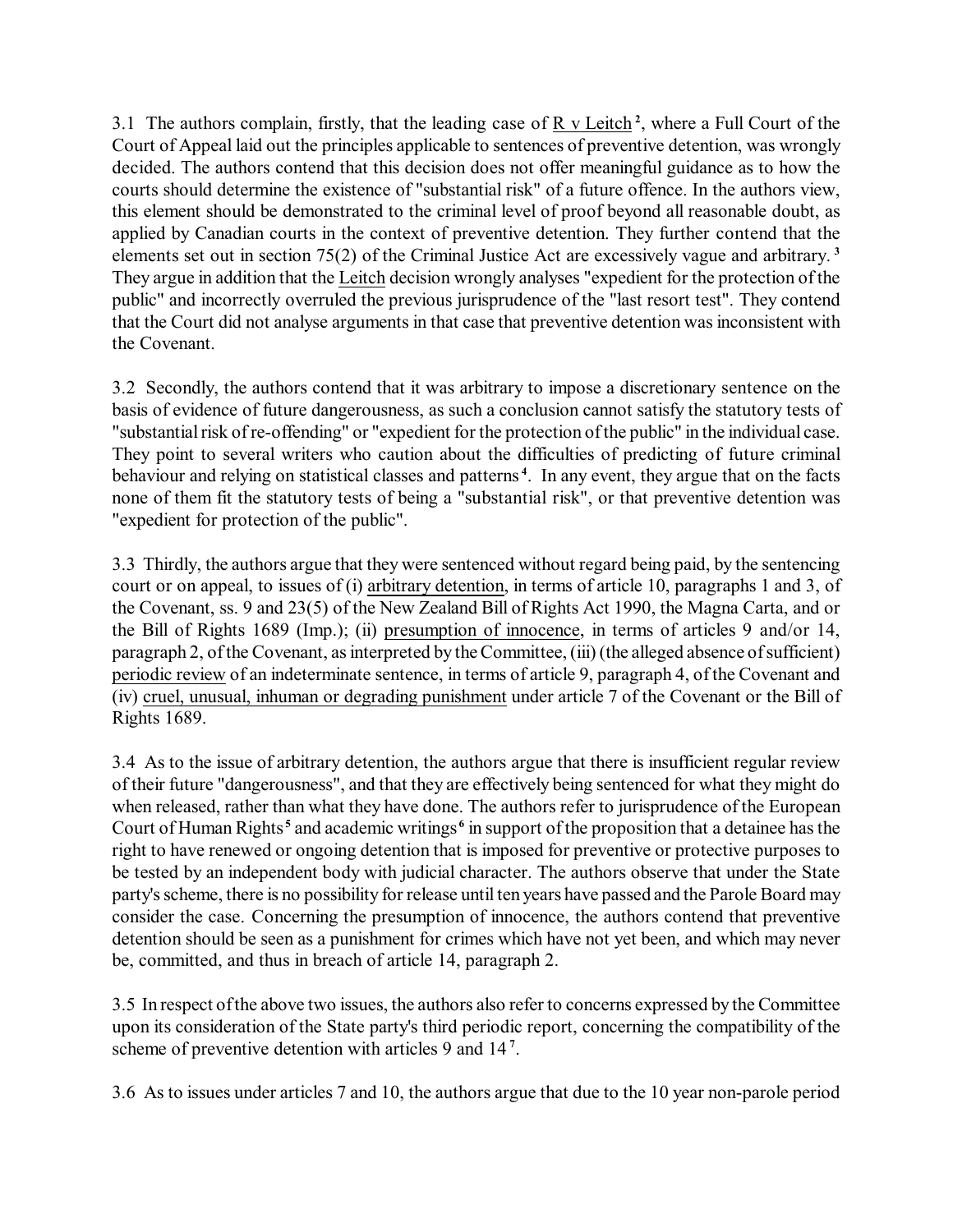applicable to their sentences, potential treatments of sexual offenders aimed at reducing their risk and dangerousness are not made available until close to the expiry of the 10 year period. They also appear to object, in general, to the 10 year non-parole period. This fails to treat persons so sentenced with humanity and dignity, as required by article 10, paragraph 1, fails to take into account the essential aim of reformation and social rehabilitation required by article 10, paragraph 3, and amounts to cruel, unusual, degrading and disproportionately severe punishment, contrary to article 7.

3.7 The authors make also make several case-specific claims. Mr. Rameka contends that the Court should not have accepted that an identified 20% risk of re-offending amounted to a substantial risk within the meaning of the statute, and that imposing a concurrent finite sentence at the same time as sentence of indefinite detention was wrong in principle. In the case of Mr. Tarawa, it is claimed that the denial of legal aid for his appeal (resulting in Mr. Tarawa preparing his own appeal papers) was wrong. Finally, Mr. Harris contends that his sentence was manifestly excessive, and that the Court of Appeal improperly considered eligibility for recall, that is to say, the liability of offender who has been released prior to serving full sentence but who commits a further offence to be recalled to serve out a full sentence, to be a relevant factor in favour of a sentence of preventive detention.

# The State party's submissions on admissibility and merits

4.1 By submissions of 19 February 2003, the State party contests the admissibility and merits of the communication, describing at the outset the general features of the scheme of preventive detention. It observes that such detention is only imposed on persons aged 21 or above after they have been convicted, following a trial with full rights of fair trial and appeal, in respected of certain designated offences<sup>8</sup>. The sentence is imposed for past acts of serious offending, where it is the appropriate and proportional penalty to respond to the nature of that offending. That assessment of penalty is considered in the context of the offender's past and other information about him/her, including the likelihood of future offending.

4.2 The sentence may arise in two circumstances: firstly, where a person has previous similar convictions for specific serious (mainly sexual) offences, and has again offended. This has existed for some 100 years, and generally is imposed after a last warning from a sentencing judge sentencing the offender, upon an earlier occasion, to a finite term of imprisonment. Secondly, as a result of a 1993 amendment, a person can be sentenced to preventive detention in respect of an offence of sexual violation, independently of previous offences. In this case, however, additional safeguards are built in: the Court must seek a psychiatric report and be satisfied that there is a substantial risk of commission of a further specified offence upon release.

4.3 Safeguards are incorporated both at the imposition stage of the sentence, as well as the administration stage. The only court able to impose such a sentence is the highest court of original jurisdiction, the High Court. There is a right of appeal to the Court of Appeal, which is exercised by most sentenced to preventive detention. Only specific offences give rise to liability to the sentence. Psychiatric reports are, in practice, always sought. The courts consider whether protective purposes could be adequately served by a finite sentence of years. If the High Court does, after consideration of the full facts of the case, impose a preventive sentence, the Court of Appeal may instead substitute a finite sentence (as, for example, occurred in R v Leitch). According to the criteria set out in Leitch,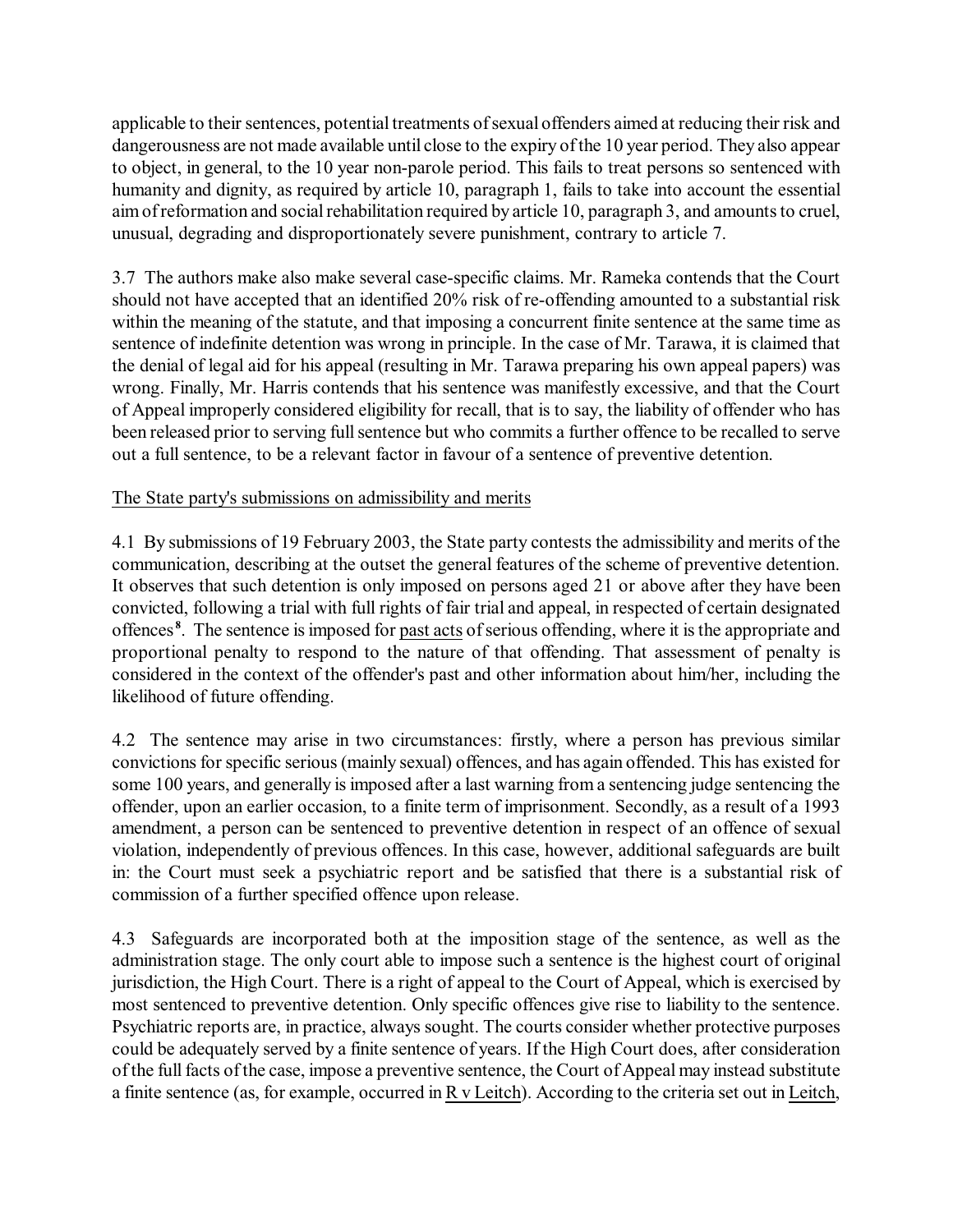the sentencing court must consider: the nature of the offences, their gravity and time span, the category of victims and the impact on them, the offender's response to previous rehabilitation efforts, the time elapsed since relevant previous offences and steps taken to avoid re-offending, acceptance of responsibility and remorse for the victims, proclivityto offending (taking into account professional risk assessment), and prognosis for the outcome of available rehabilitative treatment. Even if the statutory tests are met, the sentence remains discretionary rather than mandatory.

4.4 Turning to the administration stage, there is a generally a minimum non-parole period of 10 years, subject to the discretion of an independent Parole Board to consider the case before that point (s.97(5)). Thereafter, there are compulsory reviews of the detention undertaken at least annually by the Parole Board, which is authorised to release the prisoner at its discretion (s.97(2)). The reviews may take place even more frequently if the Parole Board so requires, or the prisoner so requests and the Board agrees (s.97(3)). The decisions of the Parole Board may themselves be reviewed in the High Court.

4.5 The State party observes that preventive detention is by no means unique to New Zealand, and that, while no communications have yet been brought to the Committee on this issue, the European Court of Human Rights has addressed it in several relevant cases. In V v United Kingdom<sup>9</sup>, the Court held that the sentence of "detention during Her Majesty's pleasure" was neither arbitrary, inhuman nor degrading. The respondent State partyhad pointed out that such a sentence enables consideration of the offender's individual circumstances, with release occurring once it is determined to be safe for the public to do so. Similarly, in T v United Kingdom  $10$ , the Court, recalling States' duty to take measures for the protection of the public from violent crime, considered that the Convention did not prohibit States subjecting an individual to an indeterminate sentence, where considered necessary for protection of the public.

4.6 The State party submits that it is within its discretion to resort to sentences such as preventive detention, while acknowledging the obligation that such sentences are carefully restricted and monitored, with appropriate review mechanisms in place to ensure that continued detention is justified and necessary. The European Court recognizes that once the purpose of detention has shifted from punishment to detention for prevention purposes, detention can become unlawful if there are no adequate systems of renewal in place at that point. Regular review before a body properly empowered to determine the validity of ongoing detention must be in place. The State party argues that its Parole Board has all these characteristics: it is independent, chaired by a former High Court judge, follows a settled procedure, and has full powers to release prisoners. It examines a case at least annually after ten years have passed, and possibly earlier and more frequently. In addition, habeas corpus remains available.

4.7 While regarding the scheme under which the authors were sentenced as fully consistent with the Covenant, the State party observes that the scheme has since been modified to reduce the ten year non-review period to five years, and the sentencingCourt has to set an appropriate non-parole period individually.

4.8 As to admissibility, the State party argues that the authors are not victims within the meaning of the Optional Protocol, concerning the aspect of the claim relating to the non-reviewability period.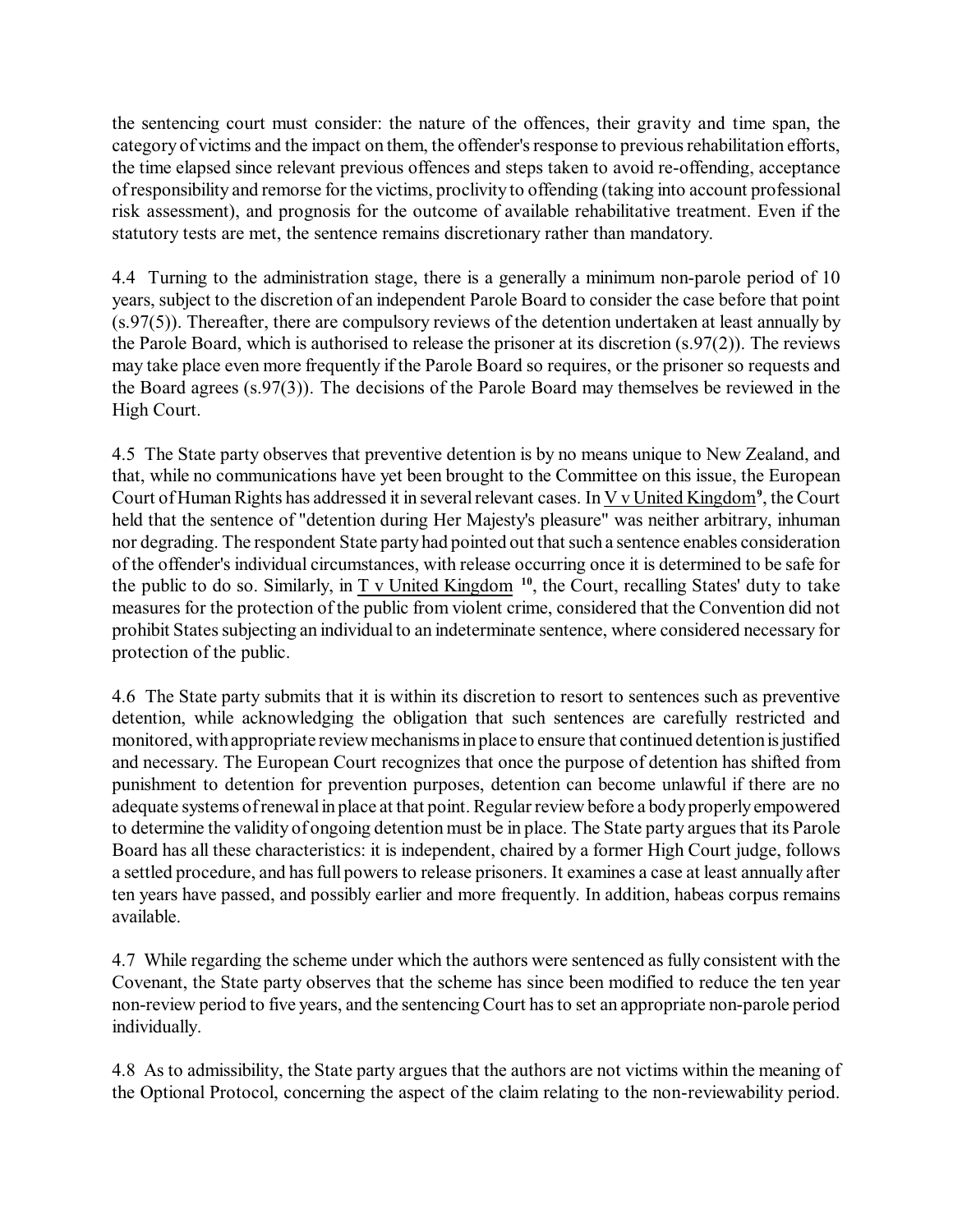Further, one author has not exhausted domestic remedies. While the authors are currently serving sentences, the State party observes that they have not yet served the period that they would have had to serve had they been sentenced to a finite sentence  $11$ . Rather, they are currently serving the ordinary deterrent part of their sentence, and the preventive aspect has yet to arise. For Messrs. Rameka and Tarawa, any finite sentence would have been at least the equal of the 10 year non-review period (when compulsory annual review begins). Not having served the minimum period necessary for the offending, they are not yet "victims" in respect to the claims concerning preventive detention.

 4.9 As to Mr. Harris, while he may have received a finite sentence of less than ten years, the State party submits that he is currently far short of the point where the preventive aspect of detention arises. Further, at that point, the Parole Board can consider his case, and refusal to do so (which could then make him a "victim" of preventive detention) could be reviewed by the courts. Accordingly, none of the authors are at the present time victims of an "actual grievance", within the meaning of the Optional Protocol, arising from any of the particular features of the scheme of preventive detention complained of. The State party invokes the Committee's jurisprudence is A.R.S. v Canada<sup>12</sup>, where the Committee considered inadmissible, on this basis, the author's complaint concerning a mandatory supervision system that was not yet applicable to him.

4.10 As to Mr. Tarawa, the State party submits that domestic remedies have not been exhausted. On 10 December 2001, the Crimes (Criminal Appeals) Amendment Act 2001 entered into force, providing the author with a right to apply for a full re-hearing of sentence. While leave must be obtained, the Court of Appeal has made plain that applications for re-hearing by persons such as Mr. Tarawa will be granted as a matter of course.<sup>13</sup> The current position for Mr. Tarawa is that if he asks, he will have a fresh appeal against his sentence; however he has not yet applied to do so. His claim is thus inadmissible under article 5, paragraph 2(b), of the Optional Protocol.

4.11 As to the merits, the State party argues that all the authors' claims are unfounded. Regarding the claims under article 9, the State party argues that it can justify continued detention because the sentence is imposed as punishment for, and response to, proven criminal offending and because as the prevention component increases in focus, appropriate review mechanisms (as described above) concurrently become available. It is however first and foremost a penalty in the same way as discretionary life imprisonment is.

4.12 The State party argues that there are many writers who accept that there are factors and characteristics that make it more likely that a person will re-offend; paedophilia being one example where it is generally accepted that persons with this condition are much more likely to re-offend against children. There are many actuarial models used to assist risk prediction, which assign a scale of increasing values to a number oftypically ten to twelve relevant factors such as previous offending, underlying mental conditions, previous rehabilitative success, and the like. The key question is where the cut-off position is then set. A variety ofthese models, to which New Zealand has contributed, are in operation around the world. There is common acceptance that risk prediction based on a combination of actuarial models and clinical assessments produces the best results. Thus, the State party submits there is no basis in literature to support the view that predicting future offending in a limited range of offences is so arbitrary that sentence cannot have a preventive component.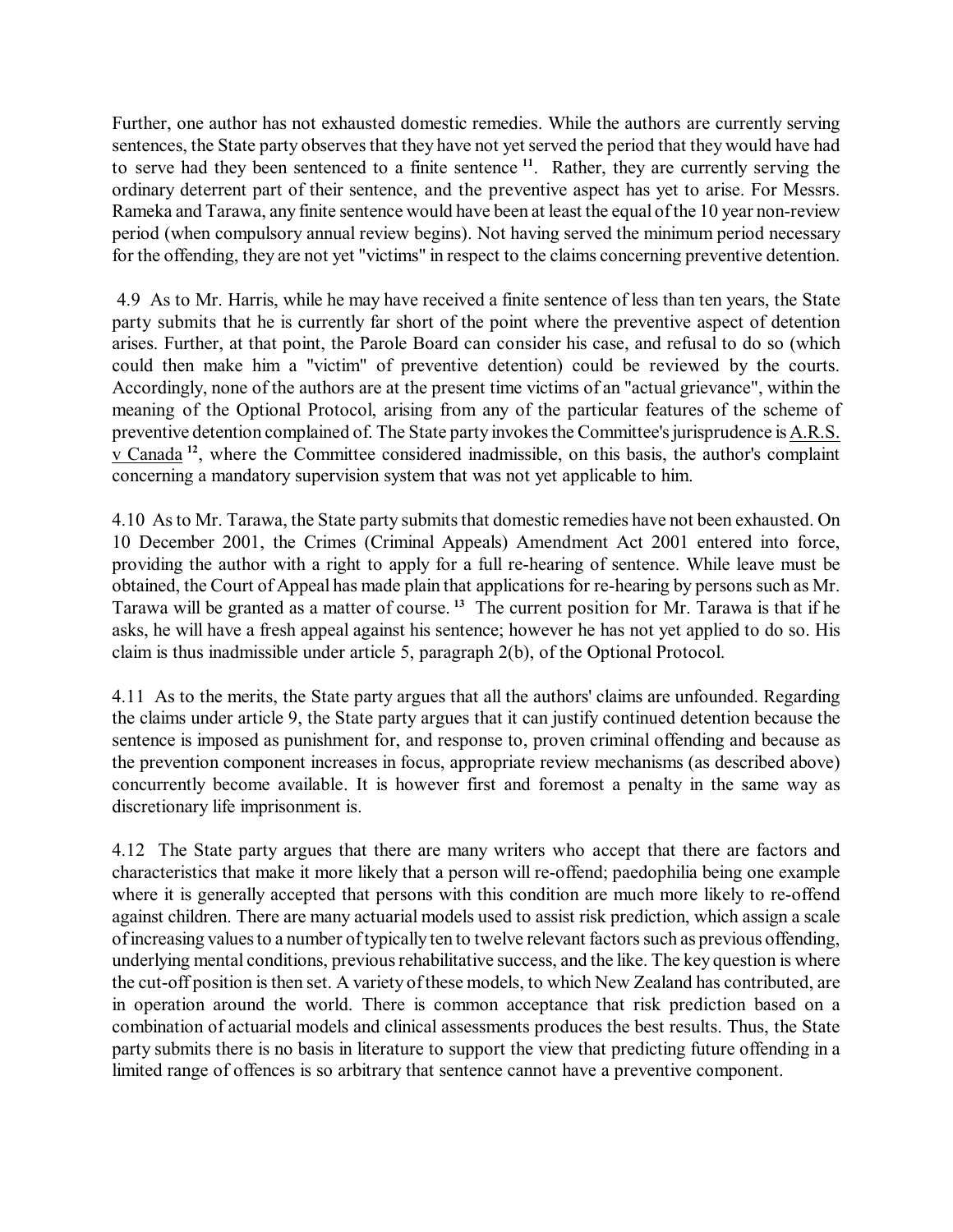4.13 Regarding the claims of the alleged failure of the courts to address international standards and jurisprudence, the State party argues that if the challenges to the consistency with the Covenant are not valid, then the courts cannot be criticized for failure to have regard to alleged inconsistencies. The courts' task is to interpret and apply the law, having regard to international obligations in the case of lack of clarity or ambiguity. In Leitch, the authors criticize the court for failing to address these issues, but as the appellant was successful and the sentence of preventive detention quashed, there was no need to address the broader international issues. Subsequent to the filing of the current communication, counsel for the authors addressed similar arguments to the Court of Appeal in R v Dittmer<sup>14</sup>. The Court there observed that the Leitch court, against the background of the State party's obligations, had set out the Crown's submissions on Covenant issues with approval and pointed out that the relationship of the new regime with the Covenant had been considered in the Justice and Electoral parliamentary committee, and found to be consistent.

4.14 In response to the authors' criticisms ofthe Court of Appeal's decision in Leitch, the State party refers to the Committee's constant jurisprudence that matters of domestic law, and its application to particular facts, are issues for the domestic courts <sup>15</sup>. It points out that the issues involved are very much matters of fact, eg. "dangerousness", and the scope of particular provisions of domestic law. These issues were fully ventilated at all levels of the domestic court system. As to the Court's interpretation that notions such as "beyond reasonable doubt" were inapt further to qualify the meaning of "expediency", the State party points out that this term has always been interpreted in this manner. To the extent that the authors may be suggesting that the Covenant imposes a standard of "beyond reasonable doubt", the State party argues that this is relevant to the offence, where guilt was established beyond reasonable doubt. It is not an appropriate concept to the determination of the appropriate sentence, which has always been recognized as an area of assessment and judicial discretion.

4.15 As to the authors' challenge to the Court's interpretation of "expediency", the State party observes that they seem to argue that an insufficiently high threshold has been set. The State party contends that this is very much a challenge of the application of a test to the particular facts, and it was open to the sentencing judge to find that the sentence in each case was expedient, and for the superior courts to agree. The Court of Appeal's approach that "expedient" had a standard legislative meaning was orthodox, and its listing of the detailed set of factors that a sentencing court should consider before imposing preventive detention<sup>16</sup> was appropriate.

4.16 On the right to presumption of innocence, the State party submits that there can be no breach, because the authors have not been charged with any further criminal offence. There are no fresh charges or allegations to which the presumption can attach. They were sentenced to preventive detention as the result of being convicted of a nominated offence through a trial that fully respected the presumption of innocence, and satisfying many other requirements. As such, the proper focus is not on whether the law can allow sentencing to take into account the need to protect society based on past offending (the State party submits that it can), but rather whether the review mechanisms in place are adequate to enable proper assessment of the need for continued detention once the prisoner has served the appropriate minimum period.

4.17 As to the alleged violation of article 10, paragraphs 1 and 3, through the provision and the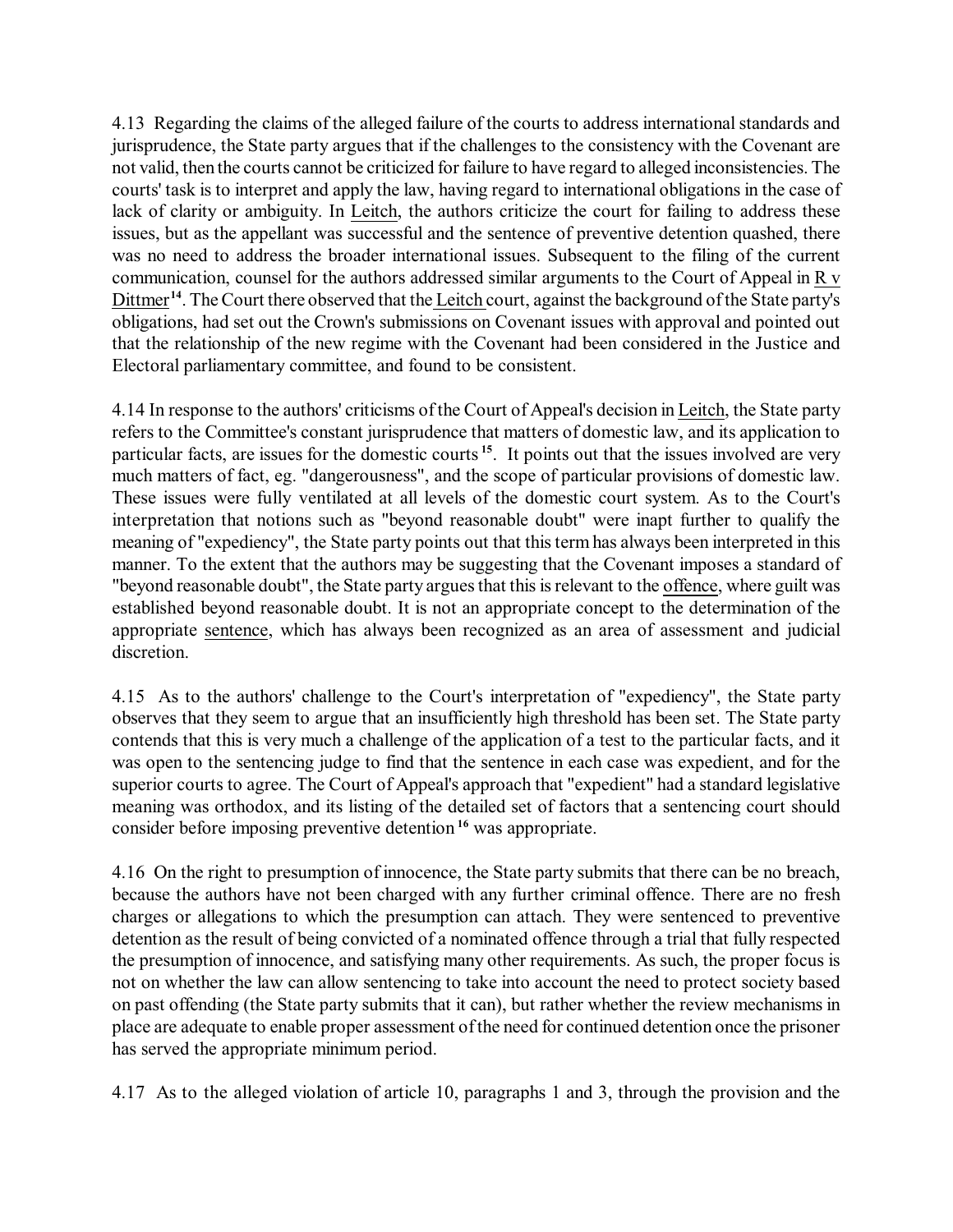timing of remedial courses, the State party observes that what is claimed in the present case falls well short of what the Committee has generally regarded as a violation of these provisions<sup>17</sup>. It points out that in prison, a large range of courses is available to prisoners, all aiming to improve the skills and understanding of a prisoner to help rehabilitate him or her and thus reduce the risk of re-offending. Some are specifically targeted to sexual offenders, aiming at assisting a prisoner with learning to manage themselves in the community, avoid risk situations and thus minimize likelihood of re-offending. The rule is that a prisoner takes such courses near to release, as their focus is managing the prisoner's conduct once released into the community. They are therefore most effectively undertaken near the time of release. These courses have nothing to do with access to psychiatric and psychological services and treatment, or the range of general courses, which are all available throughout the duration of the sentence. The State party doubts whether the authors have demonstrated themselves personally to be victims, as the authors have not specified which courses and/or treatment they have had, or any specific inadequacies of them.

### - Mr. Rameka

4.18 Turning to the particular cases, the State party points out that, for Mr. Rameka, the numerous serious charges all arose from one incident. He knew where the victim lived, decided to rape her, broke into the house wearing a mask, acquired a knife from the victim and subjected her to a four hour ordeal, raping her twice as well as committing further offences. As someone convicted of sexual violation, Mr. Rameka was eligible for preventive detention if a psychiatric assessment was first obtained, and the sentencing judge was satisfied there was a substantial risk of commission of specified offence following release and further that preventive detention was expedient for the protection of the public. Even if so satisfied, the sentencing judge still had the discretion whether or not to impose the sentence. The psychiatric assessment unusually quantified the risk in a specific way ("20%") rather than, as is usual, generally describing the risk as "high" or "very high". The State party stresses that the question of substantial risk was not decided simply on the basis of this figure. Rather, after analyzing the report and itsreasoning and underlying factors, as well as the circumstances of Mr. Rameka's previous and present offences, the judge considered preventive detention warranted. The Court of Appeal agreed, noting inter alia the various indices in the psychiatric report, the similarities to the previous offending involving a knife and sustained detention, and the worrying factors of the present offending.

4.19 As to the finite sentence of 14 years' imprisonment for the second rape imposed alongside the sentence of preventive detention, the State party finds it difficult to identify any objectionable aspect to this issue. It is important to recognize the individual crimes committed, not least for the community and in symbolic terms, even if the sentence is served concurrently. Moreover, concurrent finite terms can assist the Parole Board in determining the seriousness of other offences committed at the time of the primary offending.

4.20 Concerning his non-parole period, the State party points out that as a result of the 14 year sentence for the second rape, according to local regulation, he would have to serve a total of 9 years 4 months in prison on that offence alone. Adding punishment for the other offences, there is little doubt that a finite sentence requiring him to serve at least 10 years in prison would have been inevitable. Thus the 10 year non-review period arising under the preventive detention would have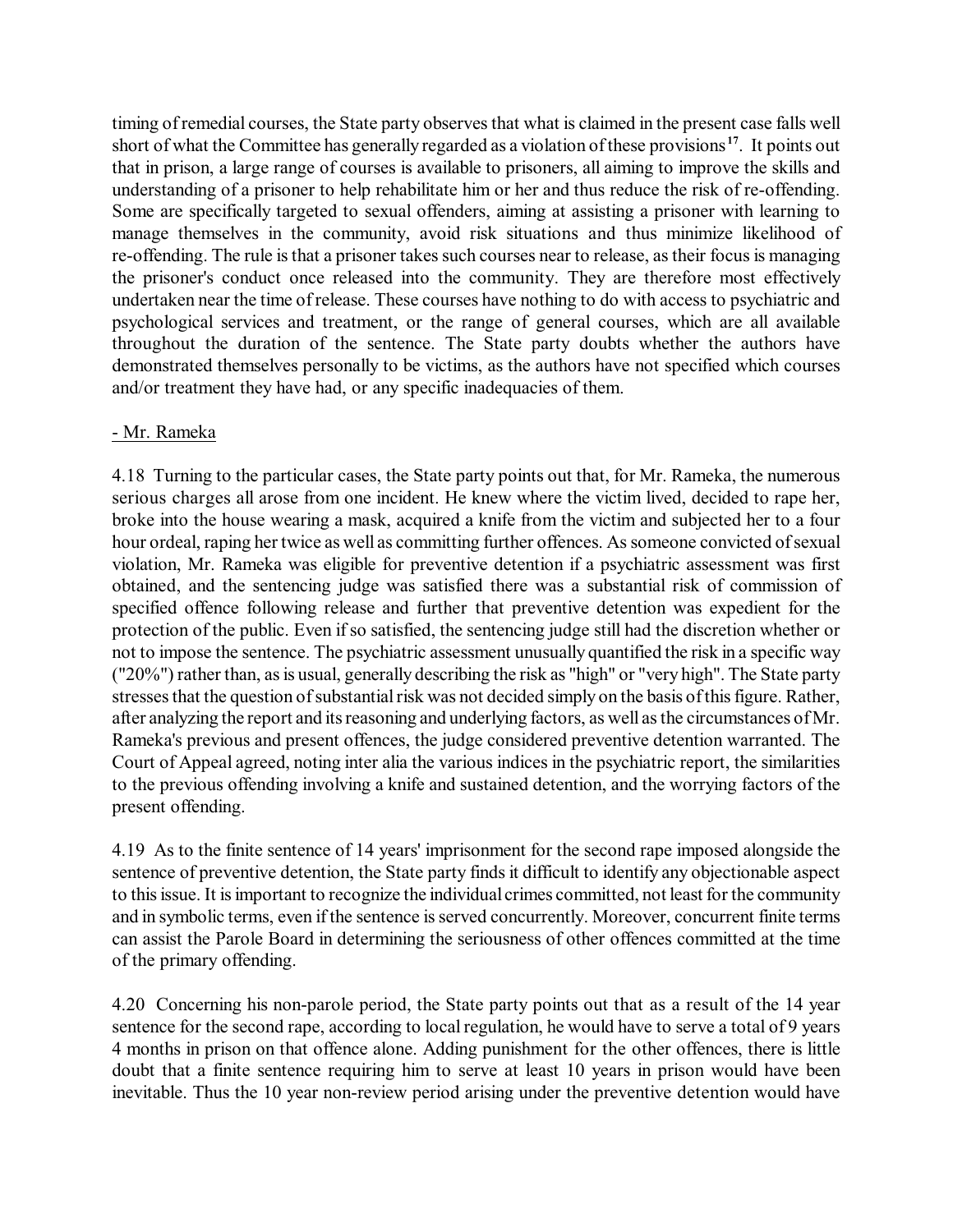been the case without any such sentence, meaning that this claim is not only inadmissible but also unfounded, as he will then be eligible for annual review.

## - Mr. Tarawa

4.21 As to Mr. Tarawa, the State party observes he pleaded guilty to five separate incidents giving rise to fifteen charges, with the main charge from the preventive detention viewpoint being a rape committed after breaking into a woman's home. Thereafter, the woman was subjected to further sexual indignities, abducted and taken to a money machine in order to withdraw money for the assailant. The further incidents included breaking into a home (holding the resident couple at gunpoint and assaulting one before they escaped), burglary of a house, assault and robbery of a 76-year old woman, and burglary of a farmhouse (threatening the female occupant with a knife, forcing her to undress and tying her up before she escaped).

4.22 The sentencing judge considered Mr. Tarawa's earlier offending, where on two occasions he broke into houses where there was a woman. On the first occasion, he forced her to undress at knifepoint but she was able to escape. The second time the victim was raped twice. The judge considered that the present offence was a replica of the earlier incident, but with more signs of professionalism. There then followed further offending, release on bail, and the final three incidents during release on bail. Two of these were robberies and the third another burglary of a home that had the same hallmarks of a targeted woman with the same sexual focus.

4.23 In the High Court, both a psychologist and psychiatrist separately identified significant risks of re-offending, with any prospects of rehabilitation dependent upon change in a person up to then seen to have a low motivation to improve. In the State party's view, the author poses a risk of the highest magnitude, particularly to women, and the Court of Appeal did not differ from the High Court's sentence.

4.24 Concerning the non-parole period, the judge noted that he would have imposed a finite sentence of 15 to 16 years for the rape if he had not imposed preventive detention, with the result that under local parole laws, he would have had to serve at least 10 years before being eligible for release. Thus, the non-review period is the same as if he had not been sentenced to preventive detention, and, apart from being inadmissible, no Covenant claim arises.

4.25 The issue of legal aid is particular to Mr. Tarawa. At the time, his appeal against sentence was determined by an ex parte system on the papers, where the Court of Appeal determined whether would-be appellants would receive legal aid for the appeal. When the Court decided an appeal was so lacking in merit that aid should not be given, it was faced with the dilemma of deciding what to do with appellants in custody who could not be present in court and who had no lawyer. Accordingly, the Court developed a system of determining these appeals on the papers, giving the appellants an opportunity to file written submissions. This ex parte system was subsequently held unlawful for want of statutory authority by the Privy Council <sup>18</sup>, and thus the State party accepts Mr. Tarawa was wrongly denied legal aid. Since then, remedial legislation has assigned the task of determining legal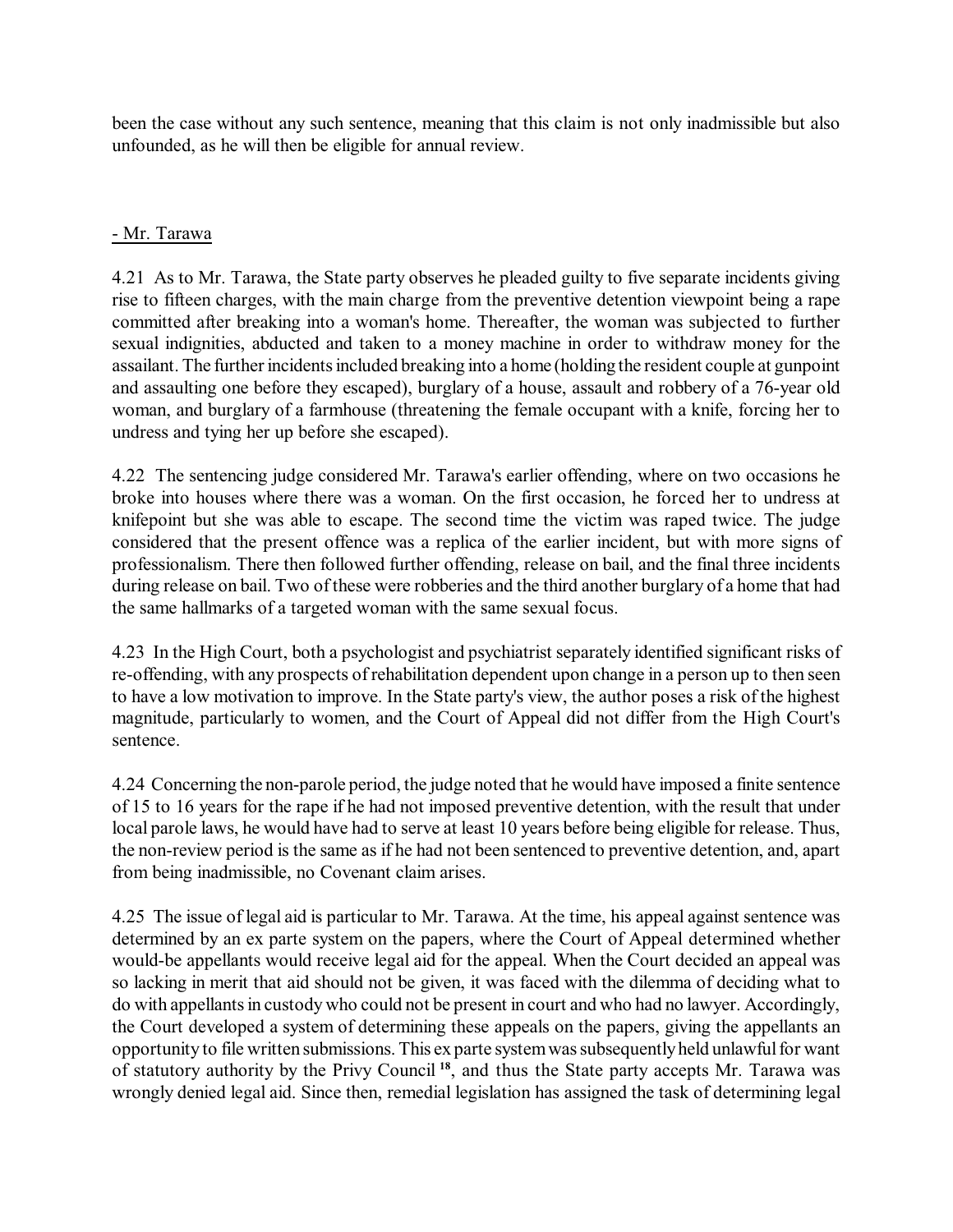aid to an independent body with more safeguards for appeals on the papers. At the same time, the legislation provided for all whose appeals had been determined by a method held unlawful to seek a new appeal, which this author has not yet done. The State party submits the option of a fresh appeal is sufficient to redress this claim.

# - Mr. Harris

4.26 The State party observes, in respect of this author, that he was convicted of 11 counts of sexual offending against a young boy. The sentencing judge sentenced him to a finite term of six years' imprisonment. The Crown appealed against the sentence, arguing that preventive detention should have been imposed, or that the finite sentence was manifestly inadequate and the Court of Appeal agreed. The State party points out that this represents an example of the usual preventive detention case – the author had previous paedophile convictions, served a jail term for them, and on previous sentencing was warned about the likely imposition of preventive detention if he committed a repeat offence.

4.27 In the present case, the author ingratiated himself with a young boy, inducing him to engage in various sexual activities. Police warned him to stay away from the boy after suspicions were aroused, but despite the warning the author was unable to resist further contact and committed further offences. The psychiatric report confirmed that he was a homosexual paedophile with an interest in pre-pubescent boys. Previous rehabilitation efforts, including the State party's specialized sex offender programme, had not worked, and such was his predilection to this offending that he continued despite a warning and knowledge that he was being observed by police. Balancing these factors, the Court of Appeal considered that a finite sentence would not adequately protect the public and that preventive detention was required.

4.28 In response to the author's argument that his sentence was manifestly excessive, the State party submits that the Court of Appeal's conclusion, upheld by the Privy Council, was plainly open to it. The author represents a serious risk to the public, with a finite sentence resulting in release providing inadequate protection. If the author manages to change, he can then be released with appropriate safeguards but until that point, the community and particularly young boys should not be exposed to his predatory conduct.

4.29 As to his eligibility for review of detention, the State party observes that the Court of Appeal would have imposed a finite sentence of seven and a half years on the author as being appropriate punishment, were it not for the need to protect the public. Unlike Mr. Tarawa, the author can theoretically argue that as a result of preventive detention he is subject to longer non-parole period than if a finite sentence had been imposed. However, the State party submits that once the author reached the point where parole eligibility would have arisen under the applicable finite sentence, he can apply for release to the Parole Board (which has discretionary jurisdiction to consider requests prior to ten years of preventive detention elapsing). Only in the event of the refusal of such a claim by the Parole Board, itself subject to judicial review, could the author claim to be a victim of the non-parole period.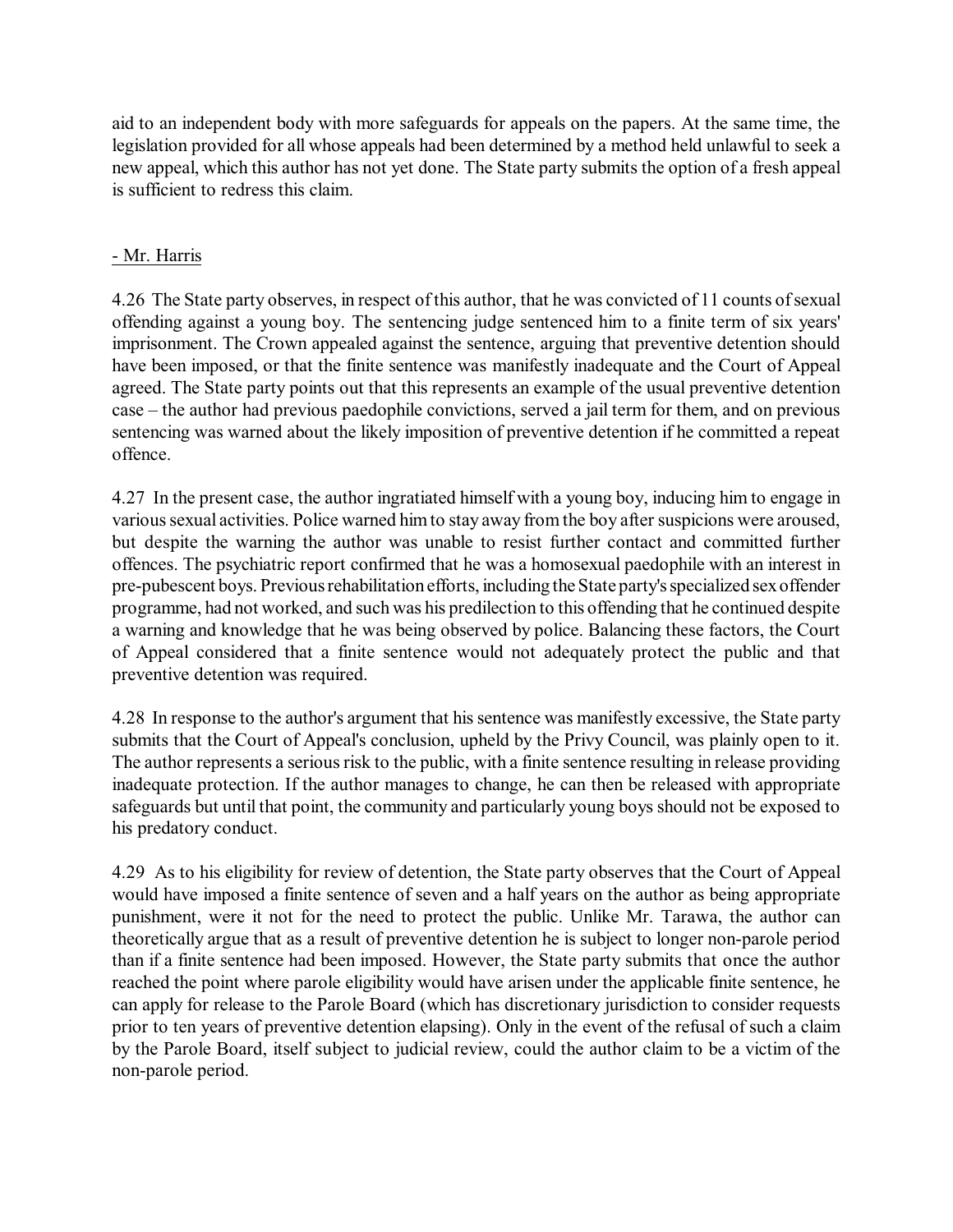# Comments on the State party's submissions

5.1 The authors, in reply, argue that the Covenant is not directly implemented in domestic law, and that the leading case of R v Leitch only pays lip service to the Covenant. They consider that the advice of the State party's authorities to Parliament assessing that the amendments to the preventive detention legislation were consistent with the Covenant was self-serving.

5.2 The authors observe that in the European Court cases of V v United Kingdom<sup>19</sup> and T v United Kingdom<sup>20</sup> a specific "tariff" period had been set for each individual period, representing the term of punishment during which release was precluded. Only thereafter did the preventive aspect of further detention arise. The authors contend that they do not contest the lawfulness of their preventive sentences per se, but rather that an individualised "tariff" period, followed by regular reviews, should have been set in each case. In the authors' cases, the blanket ten year non-parole period applies to all of them before the reviews begin. They argue that there has been no instance of the exercise of the Parole Board's discretionary power to review a case earlier than after ten years; this possibility is therefore illusory. They also allege that habeas corpus and judicial review applications would most likely be unsuccessful, and in any case these remedies would only arise after the ten year non-parole period had passed.

5.3 Concerning the assessment of their future "dangerousness", the authors adduce academic studies and writings suggesting flaws or imprecisions in common methods of calculation of risk prediction. They contend that the individual psychiatric assessmentsin their case were inadequate, that the courts were to ready to rely upon them and that thus their resulting detention became arbitrary, and refer to Canadian domestic caselaw on that State's preventive detention regime, where, according to them, "dangerousness" must be shown beyond reasonable doubt, a week's notice must be provided prior to hearing, two psychiatrists must be heard, and reviews of "dangerousness" occur after three years and then every two years.

5.4 As to the provision of courses in prison, the authors clarify that they only refer to the non-provision of courses related to their "dangerousness" until near the time of release. They therefore claim that they have no opportunity to cease to be "dangerous" earlier in their sentence, which should occur as early as possible. This is said to be cruel and unusual, lacking humanity and not in line with the notion ofrehabilitation. Moreover, earlyparole requests may be adversely affected by failing to have undergone treatment.

5.5 As to the admissibility of Mr. Tarawa's case on the question of appeal possibilities, it is contended that the new appeal only became possible as a result of the recent decision of the Court of Appeal in R v Smith,  $21$  subsequent to the submission of the communication. In any case, it would be futile as a recent appeal against preventive detention was dismissed in another case<sup>22</sup>.

5.6 As to the issue in Mr. Rameka's case of imposition of a finite sentence, alongside preventive detention, the author rejects the State party's argument that there is no authority in objection to such a practice. He refers, by analogy, to English criminal practice, which regards the imposition of a finite sentence alongside a life sentence as mistaken.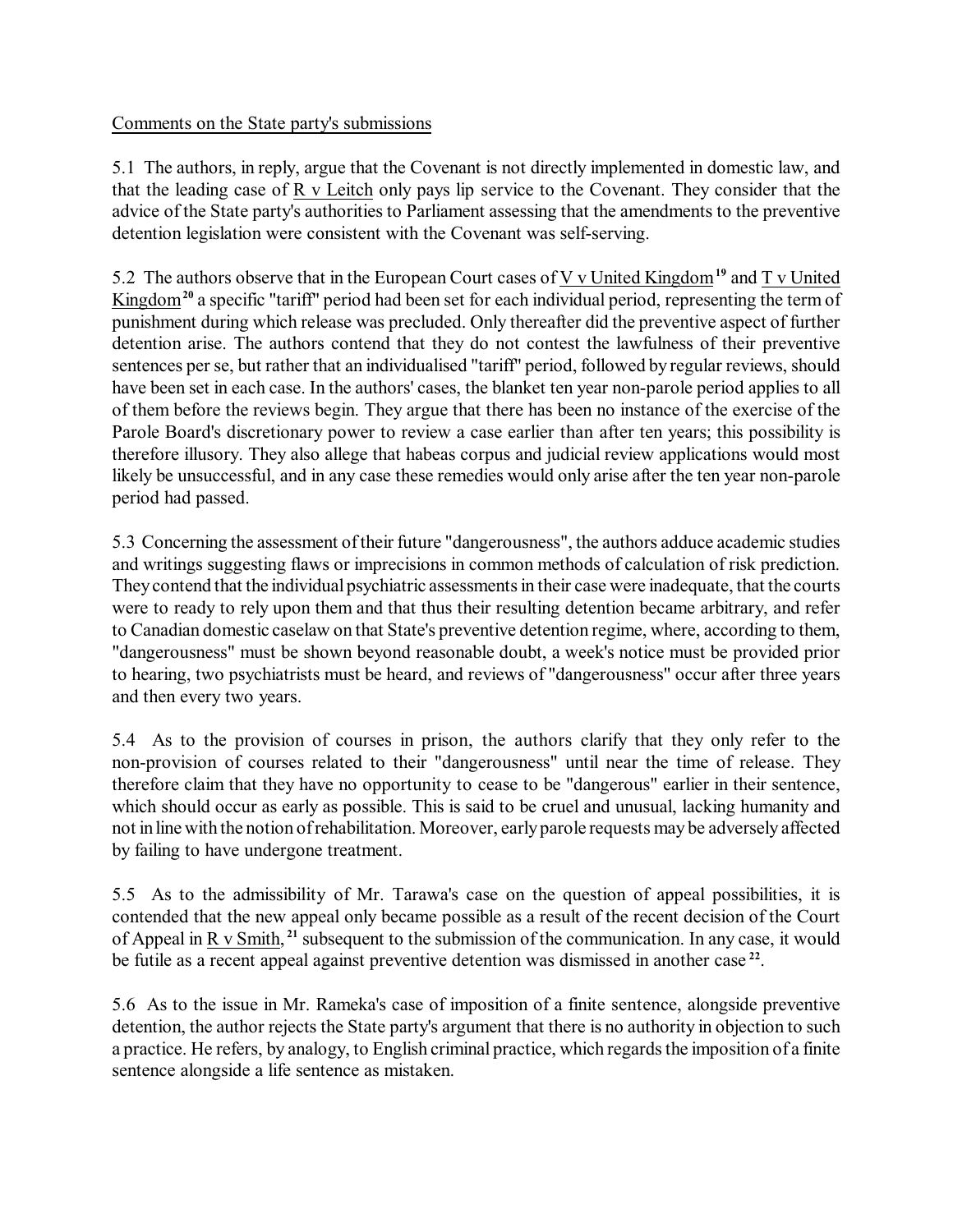### Issues and proceedings before the Committee

### Consideration of admissibility

6.1 Before considering any claims contained in a communication, the Human Rights Committee must, in accordance with rule 87 of its rules of procedure, decide whether or not the communication is admissible under the Optional Protocol to the Covenant.

6.2 As to whether the authors can claim to be victims of a violation of the Covenant concerning preventive detention, as they have not yet served the amount of time that they would have had to have served to become eligible for release on parole under finite sentences applicable to their conduct, the Committee observes that the authors, having been sentenced to and begun to serve such sentences, will become effectively subject to the preventive detention regime after they have served 10 years of their sentence. As such, it is essentially inevitable that they will be exposed, after sufficient passage of time, to the particular regime, and they will be unable to challenge the imposition of the sentence of preventive detention upon them at that time. This situation may be contrasted with that in A.R.S. v Canada,  $23$  where the future application of the mandatory supervision regime to the prisoner in question was at least in part dependent on his behaviour up to that point, and thus speculative at an ealier point of time in the imprisonment. The Committee accordingly does not consider it inappropriate that the authors argue the compatibility of their sentence with the Covenant at an earlier point, rather than when ten years' imprisonment have elapsed. The communication is thus not inadmissible for want of a victim of a violation of the Covenant.

6.3 As to Mr. Tarawa's case, the Committee observes that after flaws in the earlier system of disposing appeals on the papers after a denial of legal aid became apparent, the State party passed the Crimes (Criminal Appeals) Amendment Act 2001 entitling those affected, including Mr. Tarawa, to apply for re-hearing of dismissed appeals (in Mr. Tarawa's case, the Court of Appeal's dismissal on 20 July 2000 of his conviction and sentence of 2 July 1999). Such an appeal could have challenged the appropriateness, as a matter of domestic law, of imposing preventive detention in view of the particular facts of his case, independently of appellate decisions on the penalty applicable to the facts of other cases. Accordingly, the Committee observes that Mr. Tarawa failed to exhaust a domestic remedy available to him to challenge his sentence at the time of submission of the communication. Thus, his claims relating to the imposition of preventive detention and consequential claims are inadmissible under article 5, paragraph 2(b), of the Optional Protocol. As to the residual claim concerning the earlier denial of legal aid, the Committee observes that for the same reasons, this claim was deprived of object before the submission of the communication upon the provision of the new ability to appeal coupled with a fresh assessment of legal aid; as a result, this claim is inadmissible under article 2 of the Optional Protocol.

6.4 As to the contention that certain rehabilitation courses were not available to the authors in prison, contrary to articles 7 and 10 ofthe Covenant, the Committee notesthat the authors have not specified in any detail which courses they claim they should be entitled to undertake at an earlier point of imprisonment, and that the State party has observed that all standard courses are available throughout the term of imprisonment, while certain courses of immediate relevance to post-release situations are conducted prior to release in order to enhance the appropriateness of timing. The Committee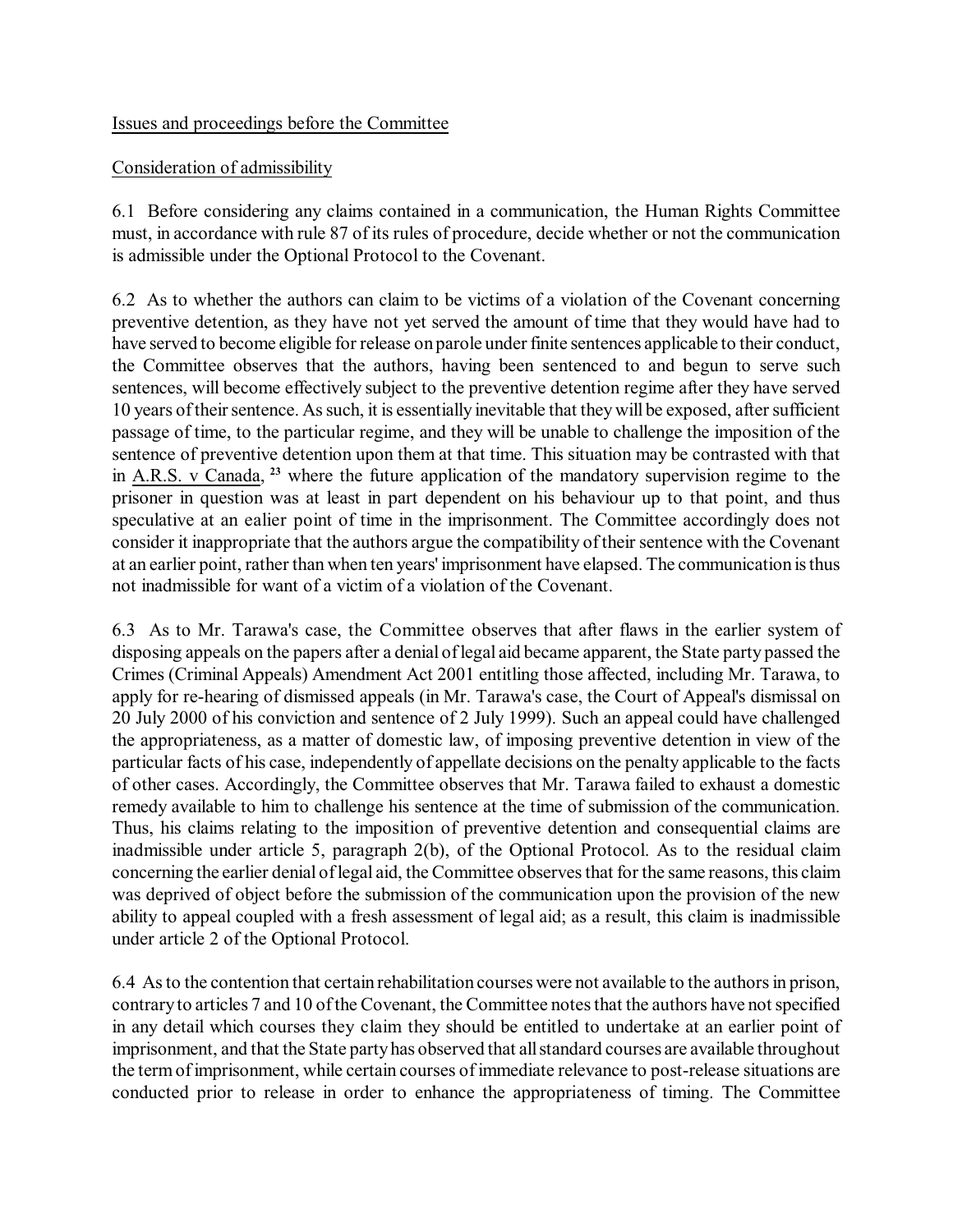accordingly considers that the authors have failed to substantiate, for the purposes of admissibility, that the timing and content of courses made available in prison, give rise to claims under articles 7 and 10 of the Covenant.

6.5 As to whether the imposition of preventive detention in the cases of Messrs. Harris and Rameka ('the remaining authors') is consistent with the Covenant, the Committee considers this claim to have been sufficiently substantiated, for purposes of admissibility, under articles 7, 9, paragraphs 1 and 4, 10, paragraphs 1 and 3, and 14, paragraph 2, of the Covenant.

### Consideration of the merits (Cases of Messrs. Rameka and Harris)

7.1 The Human Rights Committee has considered the present communication in the light of all the information made available to it by the parties, as provided in article 5, paragraph 1 of the Optional Protocol.

7.2 The Committee observes at the outset that Mr. Harris would have been subjected, according to the Court of Appeal, to a finite sentence of "not less than" seven and a half years with respect to his offences. Accordingly, Mr. Harris will serve two and a half years of detention, for preventive purposes, before the non-parole period arising under his sentence of preventive detention expires. Given that the State party has demonstrated no case where the Parole Board has acted under its exceptional powers to review proprio motu a prisoner's continued detention prior to the expiry of the non-parole period, the Committee finds that, while Mr. Harris' detention for this period of two and a half years is based on the State party's law and is not arbitrary, his inability for that period to challenge the existence, at that time, of substantive justification of his continued detention for preventive reasons is in violation of his right under article 9, paragraph 4, of the Covenant to approach a "court" for a determination of the 'lawfulness' of his detention over this period.

7.3 Turning to the issue of the consistency with the Covenant of the sentences of preventive detention of both the remaining authors, Messrs. Rameka and Harris, once the non-parole period of ten years expires, the Committee observes that after the ten-year period has elapsed, there are compulsory annual reviews by the independent Parole Board, with the power to order the prisoner's release if they are no longer a significant danger to the public, and that the decisions of the Board are subject to judicial review. The Committee considers that the remaining authors' detention for preventive purposes, that is, protection of the public, once a punitive term of imprisonment has been served, must be justified by compelling reasons, reviewable by a judicial authority, that are and remain applicable as long as detention for these purposes continues. The requirement that such continued detention be free from arbitrariness must thus be assured by regular periodic reviews of the individual case by an independent body, in order to determine the continued justification of detention for purposes of protection of the public. The Committee is of the view that the remaining authors have failed to show that the compulsory annual reviews of detention by the Parole Board, the decisions of which are subject to judicial review in the High Court and Court of Appeal, are insufficient to meet thisstandard. Accordingly, the remaining authors have not demonstrated, at the present time, that the future operation of the sentences they have begun to serve will amount to arbitrary detention, contrary to article 9, once the preventive aspect of their sentences commences.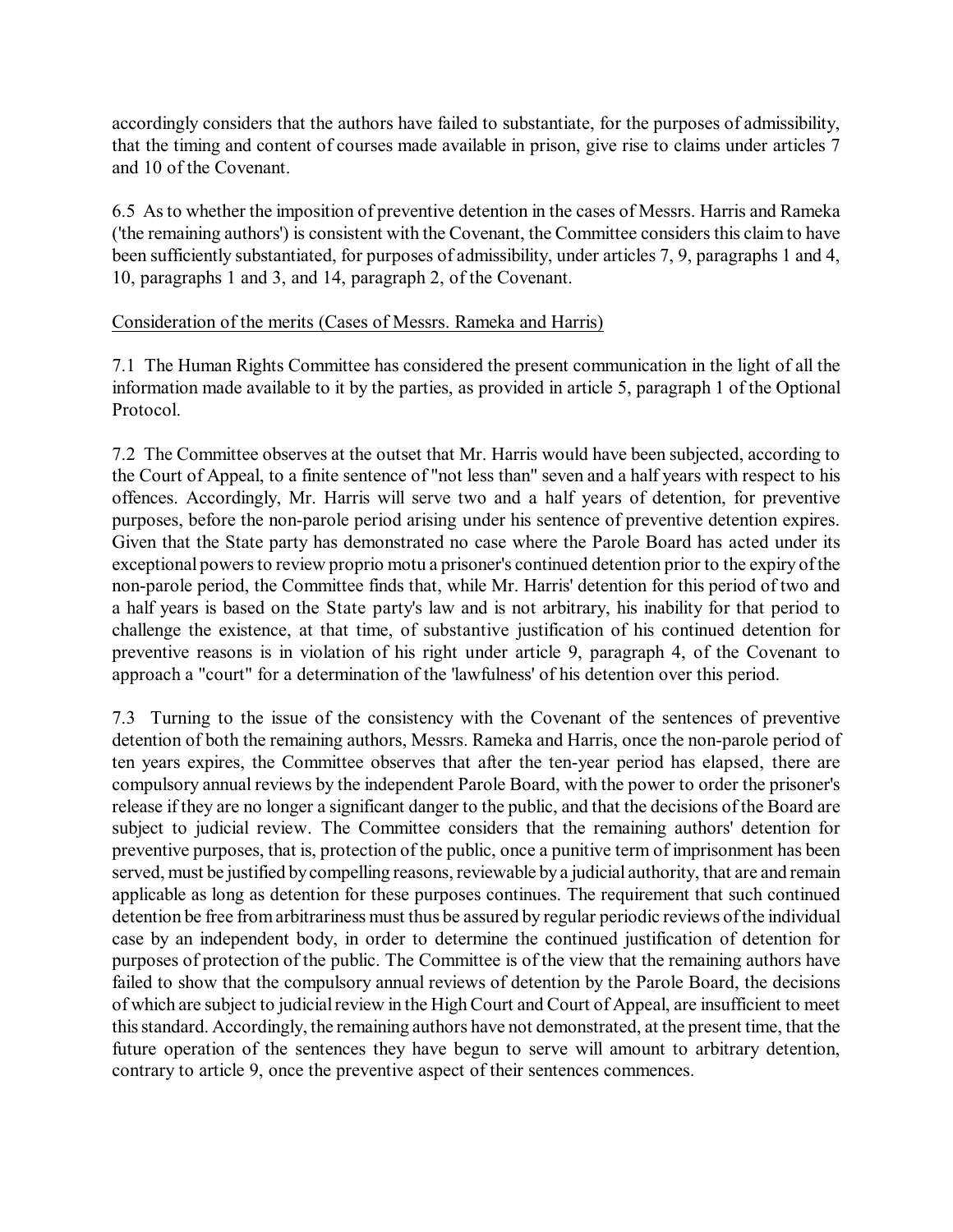7.4 Furthermore, in terms of the ability of the Parole Board to act in judicial fashion as a "court" and determine the lawfulness of continued detention under article 9, paragraph 4, of the Covenant, the Committee notes that the remaining authors have not advanced any reasons why the Board, as constituted by the State party's law, should be regarded as insufficiently independent, impartial or deficient in procedure for these purposes. The Committee notes, moreover, that the Parole Board's decision is subject to judicial review in the High Court and Court of Appeal. In the Committee's view, it also follows from the permissibility, in principle, of preventive detention for protective purposes, always provided that the necessary safeguards are available and in fact enjoyed, that detention for this purpose does not offend the presumption of innocence, given that no charge has been laid against the remaining authors which would attract the applicability of article 14, paragraph 2, of the Covenant. <sup>24</sup> As the detention in the remaining authors' cases for preventive purposes is not arbitrary, in terms of article 9, and no suffering going beyond the normal incidents of detention has been suggested, the Committee also finds that the remaining authors have not made out any additional claim under article 10, paragraph 1, that their sentence of preventive detention violates their right as prisoners to be treated with respect for their inherent dignity.

8. The Human Rights Committee, acting under article 5, paragraph 4, ofthe Optional Protocol to the International Covenant on Civil and Political Rights, is of the view that the facts before it disclose a violation of article 9, paragraph 4, of the Covenant with respect to Mr. Harris.

9. In accordance with article 2, paragraph 3 (a), of the Covenant, the State party is under an obligation to provide Mr. Harris with an effective remedy, including the ability to challenge the justification of his continued detention for preventive purposes once the seven and a half year period of punitive sentence has been served. The State partyis under an obligation to avoid similar violations in the future.

10. Bearing in mind that, by becoming a State party to the Optional Protocol, the State party has recognised the competence of the Committee to determine whether there has been a violation of the Covenant or not and that, pursuant to article 2 of the Covenant, the State party has undertaken to ensure to all individuals within its territory and subject to its jurisdiction the rights recognised in the Covenant, the Committee wishes to receive from the State party, within 90 days, information about the measures taken to give effect to its Views. The State party is also requested to publish the Committee's Views.

Adopted in English, French and Spanish, the English text being the original version. Subsequently to be issued in Arabic, Chinese and Russian as part of the Committee's annual report to the General Assembly.

\* The following members of the Committee participated in the examination of the present communication: Mr. Nisuke Ando, Mr. Prafullachandra Natwarlal Bhagwati, Mr. Alfredo Castillero Hoyos, Ms. Christine Chanet, Mr. Franco Depasquale, Mr. Maurice Glèlè Ahanhanzo, Mr. Walter Kälin, Mr. Ahmed Tawfik Khalil, Mr. Rajsoomer Lallah, Mr. Rafael Rivas Posada, Sir Nigel Rodley, Mr. Martin Scheinin, Mr. Ivan Shearer, Mr. Hipólito Solari Yrigoyen, Mr. Roman Wieruszewski and Mr. Maxwell Yalden.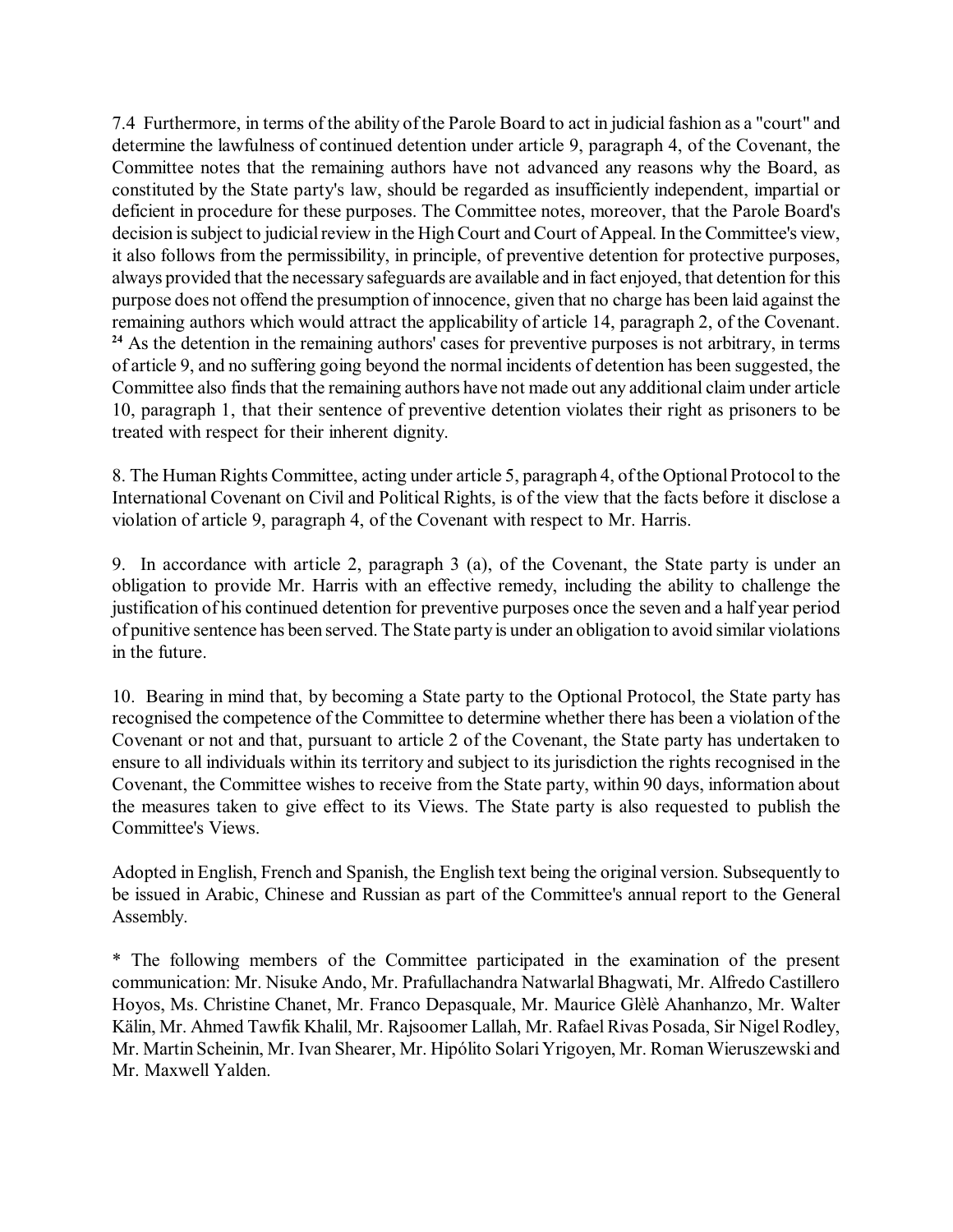The texts of individual opinions signed by Committee members Mr. Nisuke Ando, Mr. Prafullachandra Natwarlal Bhagwati, Ms. Christine Chanet, Mr. Maurice Glèlè Ahanhanzo, Mr. Walter Kälin, Mr. Rajsoomer Lallah, Mr. Ivan Shearer, Mr. Hipólito Solari Yrigoyen and Mr. Roman Wieruszewski are appended to the present document.

# **APPENDIX**

Individual Opinion of Committee members Mr. Prafullachandra Natwarlal Bhagwati, Ms. Christine Chanet, Mr. Glèlè Ahanhanzo and Mr. Hipólito Solari Yrigoyen

(dissenting in part)

In stating, in paragraph 7.2 of its decision, that Mr. Harris' detention is based on the State party's law and is not arbitrary, the Committee proceeds by assertion and not by demonstration.

In our view, the arbitrariness of such detention, even if the detention is lawful, lies in the assessment made of the possibility of the commission of a repeat offence. The science underlying the assessment in question is unsound. How can anyone seriouslyassert that there is a "20% likelihood" that a person will re-offend?

To our way of thinking, preventive detention based on a forecast made according to such vague criteria is contrary to article 9, paragraph 1, of the Covenant.

However far any checks made when considering parole may go to prevent violations of article 9, paragraph 4, of the Covenant, it is the very principle of detention based solely on potential dangerousnessthat I challenge, especiallyas detention ofthis kind often carries on from, and becomes a mere and, it would not be going too far to say, an "easy" extension of a penalty of imprisonment.

While often presented as precautionary, measures of the kind in question are in reality penalties, and this change of their original nature constitutes a means of circumventing the provisions of articles 14 and 15 of the Covenant.

For the defendant, there is no predictability about preventive detention ordered in such circumstances: the detention may be indefinite. To rely on a prediction of dangerousness is tantamount to replacing presumption of innocence by presumption of guilt.

Paradoxically, a person thought to be dangerous who has not yet committed the offence of which he/she is considered capable is less well protected by the law than an actual offender.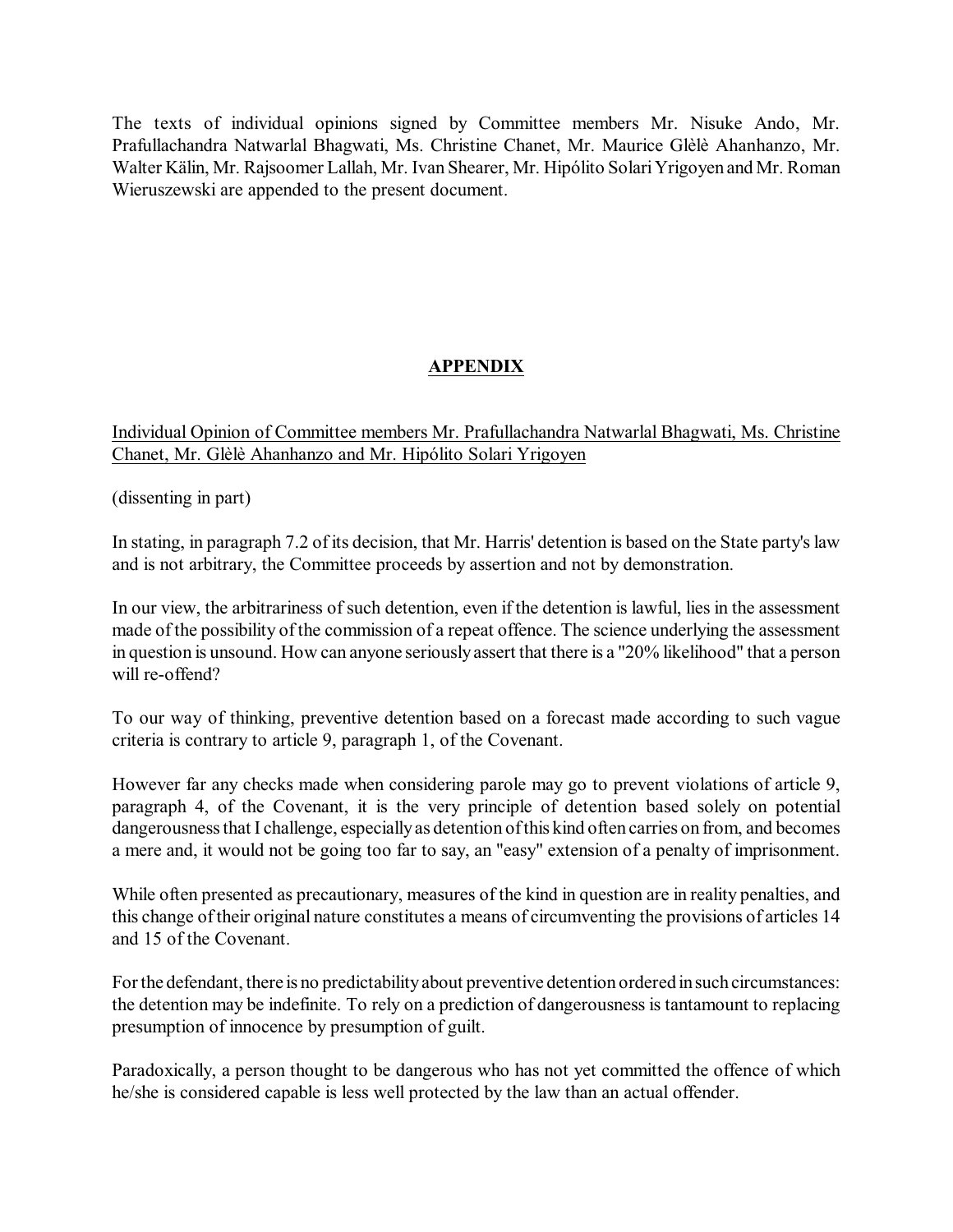Such a situation is a source of legal uncertainty and a great temptation to judges who may wish to evade the constraints of articles 14 and 15 of the Covenant.

[*Signed*]: Prafullachandra Natwarlal Bhagwati

[*Signed*]: Christine Chanet

[*Signed*]: Maurice Glèlè Ahanhanzo

[*Signed*]: Hipólito Solari Yrigoyen

[Adopted in English, French and Spanish, the French text being the original version. Subsequently to be issued in Arabic, Chinese and Russian as part of the Committee's annual report to the General Assembly.]

### Individual Opinion of Committee member Mr. Walter Kälin

### (dissenting in part)

The Committee concludes, in paragraph 7.2 of its Views, that Mr. Harris will serve two and a half years of detention, for preventive purposes, before he can approach the Parole Board after a total of ten years of detention and that the denial of access to a "court" during this period amounts to a violation of his right under article 9, paragraph 4, of the Covenant. This finding is based on the assumption that Mr. Harris would have been subjected, according to the Court of Appeal, to a finite sentence of "not less" than seven and a half years with respect of his offences. While the Court of Appeal did, indeed, observe that the case would warrant a finite sentence of "not less" than seven and a half years, it did not impose such a finite sentence, but rather substituted a sentence of preventive detention from the outset. Finite sentences are to be proportionate to the seriousness of the crime and the degree of guilt, and they serve multiple purposes, including punishment, rehabilitation and prevention. In contrast, as is clearly spelled out in section 75 of the State party's Criminal Justice Act 1985, preventive detention does not contain any punitive element, but serves the single purpose of protecting the public against an individual in regard to whom the court is satisfied "that there is a substantial risk that [he] will commit a specified offence upon release." Although preventive detention is always triggered by the commission of a serious crime, it is not imposed for what the person concerned did in the past, but rather for what he is, i.e. for being a dangerous person who might commit crimes in the future. While preventive detention for the purpose of protecting the public against dangerous criminals is not prohibited as such under the Covenant and its imposition sometimes cannot be avoided, it must be subject to the strictest procedural safeguards, as provided for in article 9 of the Covenant, including the possibility for periodic review, by a court, of the continuing lawfulness of such detention. Such reviews are necessary as any human person has the potential to change and improve, i.e. to become less dangerous over time (e.g. as a consequence of inner growth or of a successful therapy, or as a result of an ailment reducing his physical abilities to commit a specific category of crimes). In the present circumstances, Mr. Harris did not receive any finite sentence aimed at sanctioning past conduct, but was detained for the sole reason of protection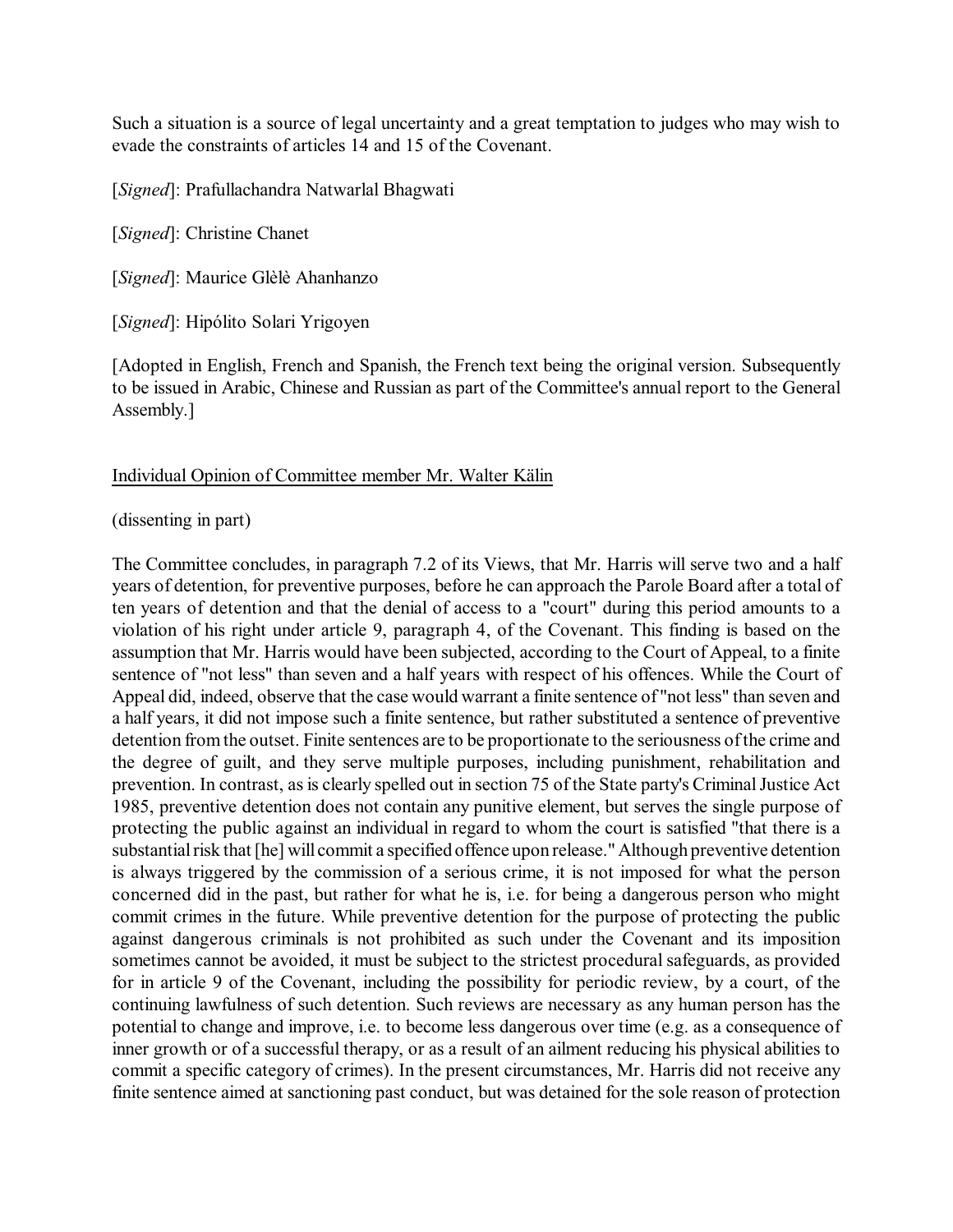of the public. Therefore, I conclude that his right to "take proceedings before a court, in order that that court may decide without delay on the lawfulness of his detention and order his release if the detention is not lawful" (article 9, paragraph 4) was not only violated during the last two and a half years of the first ten years of preventive detention, but also during that whole initial period. For the same reasons, I would find that the detention over the same initial period of 10 years prior to review by the Parole Board would also be in violation of article 9, paragraph 4, with respect to Mr. Rameka.

# [*Signed*]: Walter Kälin

[Adopted in English, French and Spanish, the English text being the original version. Subsequently to be issued in Arabic, Chinese and Russian as part of the Committee's annual report to the General Assembly.]

# Individual Opinion of Committee member Mr. Rajsoomer Lallah

# (dissenting)

I am unfortunately unable to join the majority in the Committee in their conclusion that there has been no violation of the Covenant except in the case of Mr. Harris where a violation was found in respect of article 9, paragraph 4, of the Covenant (paragraph 7.2 of the Committee's Views). Nor do I agree, for the reasons explained in Paragraph 2 of this Separate Opinion, that the Committee should have declared the communication admissible only in respect of articles 7, 9, paragraphs 1 and 4, 10, paragraphs 1 and 3, and, finally, 14, paragraph 2, of the Covenant (paragraph 6.5 of the Views), and not articles 14 and 15, paragraph 1.

Admittedly, the authors would appear, from paragraph 1 of the Views, to have mentioned particular provisions of the Covenant. However, under the Optional Protocol, authors need only aver facts and offer submissions and arguments in support of their complaint so that the State party may be given an opportunity to address them. Indeed, many authors have done so in the past. And it in the province of the Committee to consider and determine, in the light of all the information provided by the authors and the State party, which particular provisions of the Covenant are or are not relevant. In any event, in considering the application or interpretation of particular provisions of the Covenant, it may be necessary to consider the impact of other provisions ofthe Covenant, provided alwaysthat both sides have been given the opportunity of addressing the particular facts, submissions or arguments put forward by the other party.

The complaint of the authors covers a number of issues. The most important among these is, in my view, their contention that preventive detention in their case is inconsistent with the Covenant, in particular, in that they were effectively being sentenced and punished for what they might do when released, rather than for what they have done, that is to say, they were being punished for crimes which had not been, and which might never be, committed. This complaint requires, in my view, consideration of the application of articles 14 and, also, 15, paragraph 1, of the Covenant.

With respect, the majority in the Committee would appear to have simply assumed that the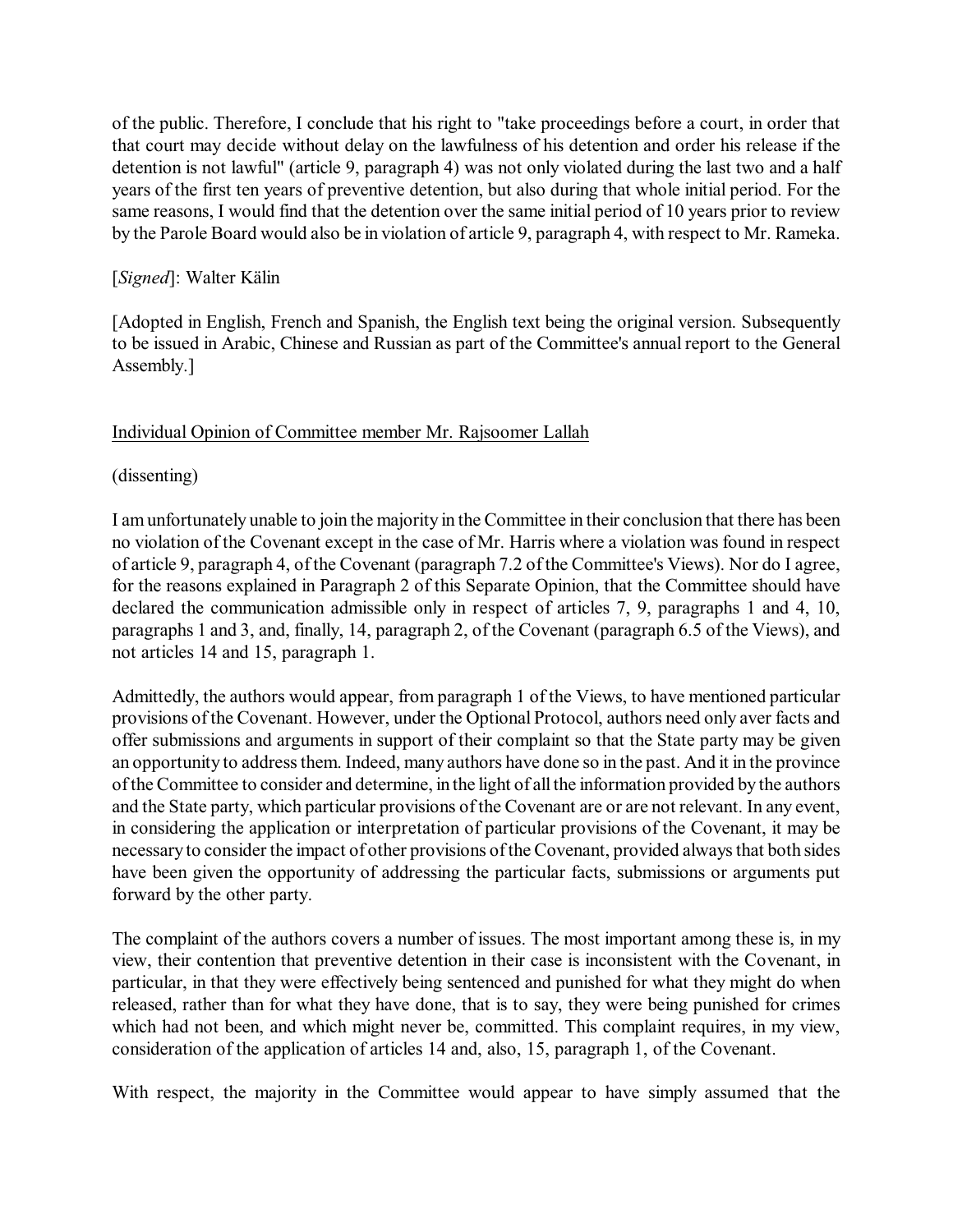"preventive detention" prescribed inNew Zealand law expressly as a "sentence" or penalty for certain criminal offenses is legitimate under article 9 of the Covenant. Undoubtedly, the provision in the second sentence of article 9, paragraph 1, of the Covenant leaves it to States parties to determine the grounds, and the procedure in accordance with which, a person may be deprived of his liberty

As the Committee has pointed out as far back as 1982 in General Comment No. 8 in relation to article 9 of the Covenant, paragraph 1 of that article is applicable to all deprivations of liberty, whether in criminal cases or such other cases as mental illness, vagrancy, drug addiction, educational purposes and immigration control, etc. However, both the grounds and the procedure required to be prescribed by law under article 9, paragraph 1, must be consistent with the other rights recognised in the Covenant.

It is axiomatic, therefore, that where one of the grounds relied upon is a certain type of conduct, in particular circumstances, which is created into a criminal offence and sanctioned by law by deprivation of liberty, then not only must the particular offence created but its sanction as well must comply with the guarantees provided in article 15, paragraph 1, of the Covenant. In my view, two important features, among others, characterise article 15, paragraph 1. Firstly, a criminal offence relates only to past acts. Secondly, the penalty for that offence can only relate to those past acts. It cannot extend to some future psychological condition which might or might not exist in the offender some ten years thereafter and which might or might not lead an offender who has already purged the punitive part of his sentence to be exposed to the risk of further detention. Further, the trial for such offences and the sanction to be imposed must also satisfy the requirements of a fair trial guaranteed under article 14 of the Covenant.

Rape is undoubtedly a serious offence and violence against women requires the adoption of all appropriate measures by a State party to deal with the problem, including penalisation, which meets the guarantees of articles 14 and 15 of the Covenant, and treatment, reformation and social rehabilitation of offenders which the State party is under an obligation to undertake in pursuance of article 10, paragraph 3, of the Covenant. There is further nothing which would prevent a State party from adopting measures to supervise and effectively monitor, administratively or by the Police, the behaviour of past offenders on release, in circumstances where there are reasonable and good grounds for apprehending their re-offending.

Now, according to the information provided by the authors and the State party, it would seem that that the minimum period of preventive detention was legislatively fixed at the relevant time to 10 years and has now been reduced to 5 years, but is not subject to a maximum period. This maximum period of detention is thus removed from the jurisdiction of the trial Court and is left to a Parole Board, with the result that the trial Court is legislatively prevented from passing a finite sentence. The State party considers that the legislatively fixed minimum period of 10 years is the punitive part of the sentence, the Parole Board being entrusted with the competence of periodically determining the finality of the sentence, on the reasoning that the sentence becomes preventive and, in principle, without a maximum limit. This in itself would clearly raises a serious question of proportionality.

I note that the material before the Committee indicates that the detention following the so–called punitive period continues in prison. In these circumstances, the "punitive" and "preventive" parts of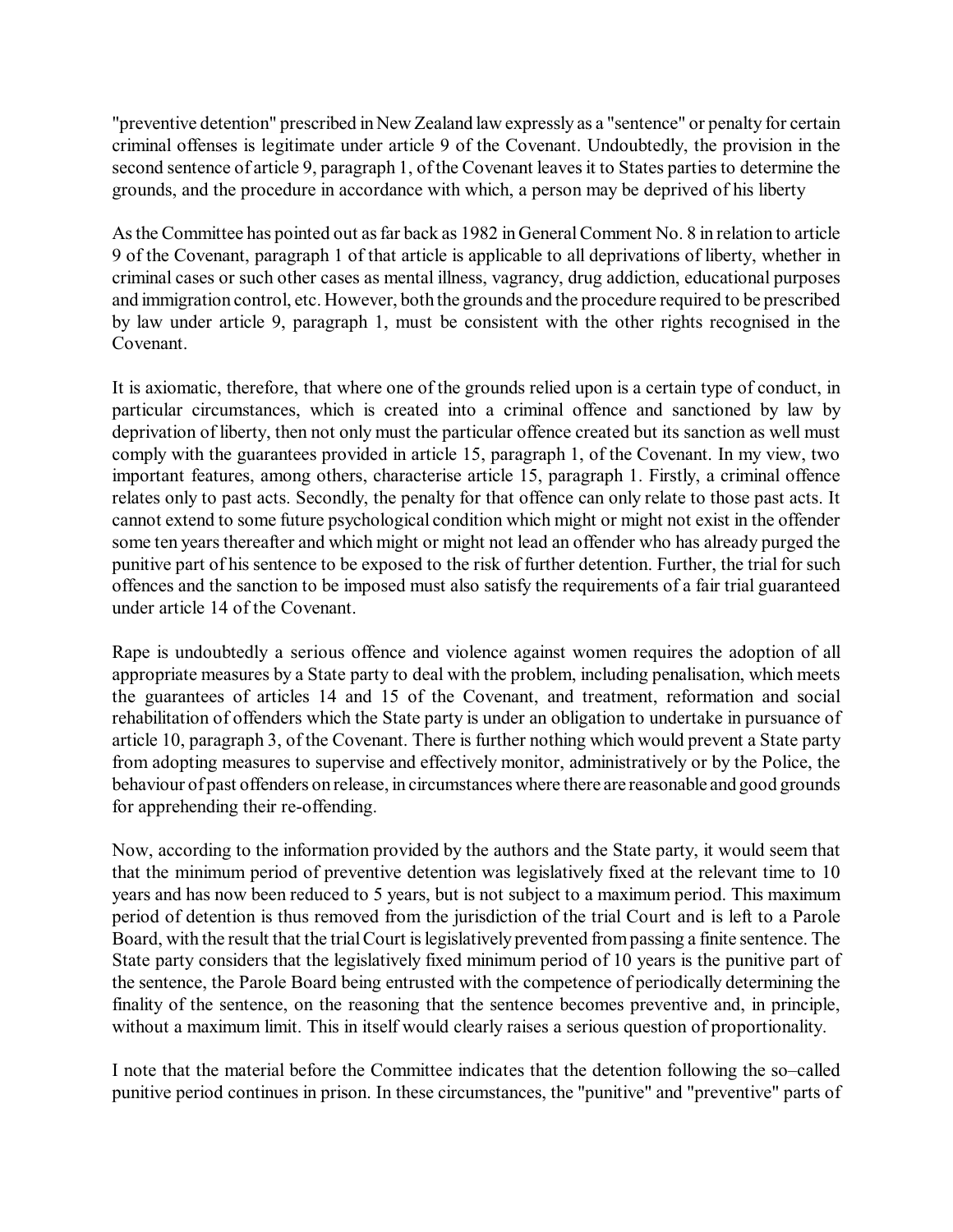the sentence become, in reality, a distinction without a difference. When stripped of the colourable statutory device which purportedly confers power to sentence on the trial Court, the reality is that, in substance and in practice, it is only part of the sentence which is left to the trial Court (and that too at a legislatively fixed minimum over which the trial Court has no control or discretion). The rest of the sentence is left in the hands of an administrative body, without the due process guarantees of article 14. There is of course nothing wrong in legal measures enabling early release, but enabling an administrative body to determine in effect the duration of the sentence beyond the statutory minimum is another matter.

I would thus conclude as follows:

i) While it is legitimate to consider past conduct, good or bad, as a relevant factor in determining sentence, a violation of article 15, paragraph 1, of the Covenant has occurred, because that article only permits the criminalization and sanctioning, by law, of past acts but not acts which it is feared might occur in the future.

ii) A violation of article 15, paragraph 1, has occurred, also because the law does not prescribe a finite sentence to be imposed by the trial Court.

iii) A violation of article 14, paragraph 1, has occurred in that a fair trial requires that the Court before which a trial is conducted must have the jurisdiction to pass a definitive sentence and not one that is legislative fixed to a minimum of years. Furthermore, the law of the State party, in effect, delegates this jurisdiction to an administrative body which will determine the length of the sentence at some time in the future, without the due process guarantees prescribed under article 14 of the Covenant.

iv) A violation of article 14, paragraph 2, has also occurred because an anticipatory assessment of what may happen after a lapse of 10 years or so, even before the benefits of treatment, reformation and social rehabilitation required under article 10, paragraph 3, of the Covenant have taken place, could not conceivably meet the essential burden of proof required. In this regard, though relevant in determining sentence, even previous convictions concerning past criminal conduct require to be proved beyond reasonable doubt where these are disputed by the person accused.

v) It is not correct, therefore, to find a violation of article 9, paragraph 4, of the Covenant, as it is inapplicable in the light of the above approach. If a finding of a violation of article 9 is at all necessary, then it would be article 9, paragraph 1, because the State party has failed to construe it in the light of other applicable provisions of the Covenant, in particular articles 14 and 15 of the Covenant. But a violation of these latter articles or relevant provisions of those articles has already been found.

[*Signed*]: Rajsoomer Lallah

[Adopted in English, French and Spanish, the English text being the original version. Subsequently to be issued in Arabic, Chinese and Russian as part of the Committee's annual report to the General Assembly.]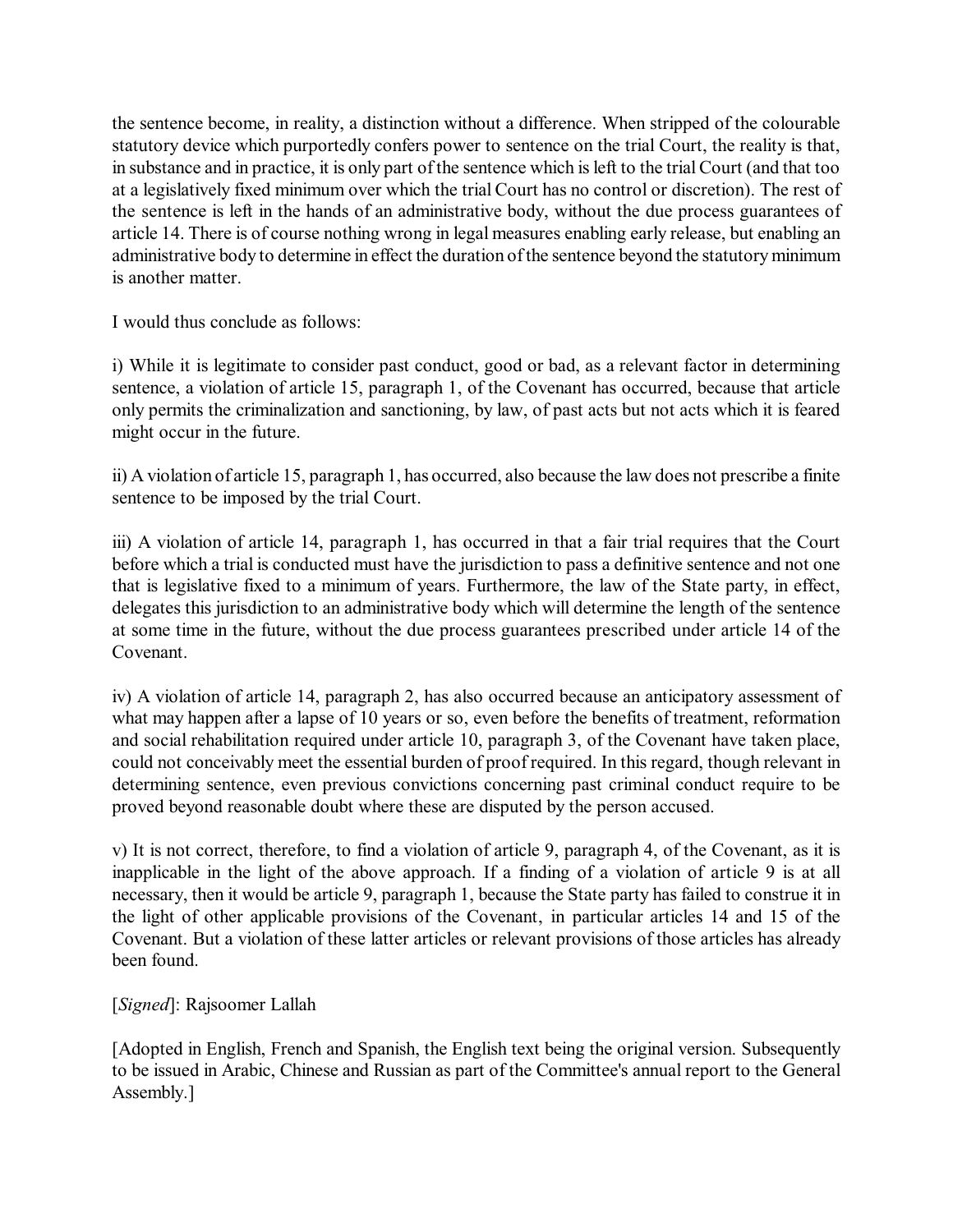# Individual Opinion of Committee members Mr. Shearer and Mr. Roman Wieruszewski, in which Committee member Mr. Nisuke Ando joins

# (dissenting in part)

In our view, the reasons for deciding that the State party is not in violation of the Covenant in respect of the sentence of preventive detention imposed on Mr. Rameka, with which we agree, apply equally to the case of Mr. Harris. The ground of distinction between the cases of the two remaining authors, drawn by the Committee, is that in the case of Mr. Rameka a finite sentence of fourteen years imprisonment was imposed on one count of the indictment to be served concurrently with the sentence of preventive detention imposed on another count. In the case of Mr. Harris, the concurrent finite sentence would have been seven and a half years, had the Court of Appeal not decided that a sentence of preventive detention was justified for the protection of the community thus leaving a gap of two and a half years between the expiry of that potential sentence and the end of the non-parole period of the sentence of preventive detention (at ten years).

The author himself did not advance any argument before the Committee based upon an actual or hypothetical non-review "gap" period.

It is not appropriate, in our opinion, to separate indefinite preventive detention into punitive and preventive segments. Unlike finite sentences, which are based on the traditional purposes of imprisonment – to punish and to reform the offender, to deter the offender and others from future offending, and to vindicate the victim and the community – sentences of preventive detention are designed solely to protect the community against future dangerous conduct by an offender in respect of whom past finite sentences have manifestly failed to achieve their aims.

Under the State party's law applicable to the authors a sentence of preventive detention runs for ten years before the sentence may be reviewed by the Parole Board (whose decisions are subject to judicial review). As a result of a recent amendment to that law, the non-review period has been shortened to five years. Even the longer period cannot be regarded as arbitrary or unreasonable in the light of the conditions governing the imposition of such a sentence. We consider that the State party's law in respect of preventive detention cannot be regarded as contrary to the Covenant. In particular, article 9, paragraph 4, of the Covenant cannot be construed so as to give a right to judicial review of a sentence on an unlimited number of occasions.

[*Signed*]: Ivan Shearer

[*Signed*]: Roman Wieruszewski

[Adopted in English, French and Spanish, the English text being the original version. Subsequently to be issued in Arabic, Chinese and Russian as part of the Committee's annual report to the General Assembly.]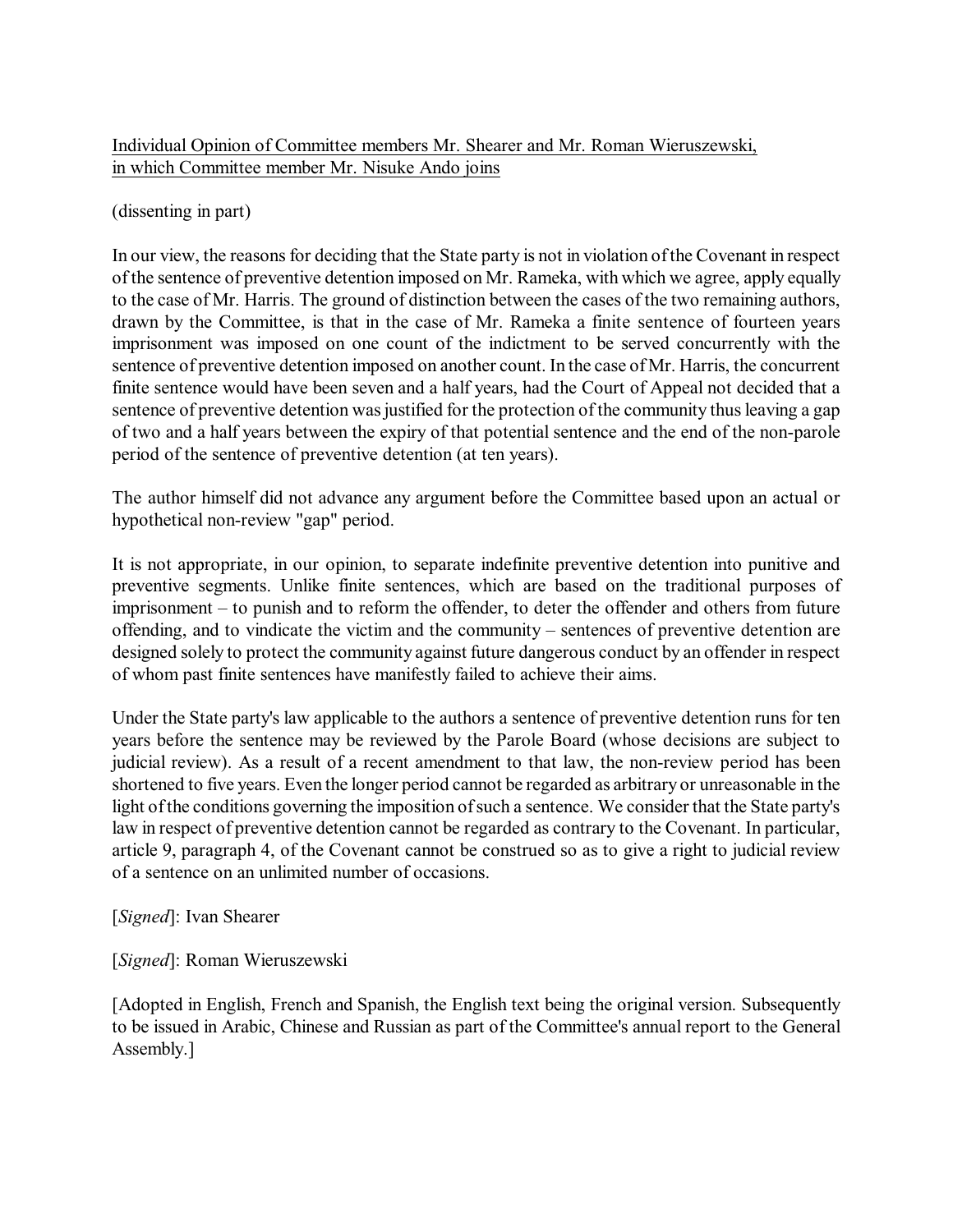# Individual Opinion of Committee member Mr. Nisuke Ando

# (dissenting in part)

I concur fully with the opinion of Messrs. Shearer and Wieruszewski. Moreover, I would like to add the following:

The majority Views seem to find a violation of article 9, paragraph 4, in the case of Mr. Harris on the assumption that the period of imprisonment under the relevant New Zealand law should be divided into a punitive detention part, which consists of a definite or fixed time-period (non-parole period) and a preventive detention part, which consists of indefinite or flexible time-period. In my view, this assumption of a division is artificial and not valid.

In many other States parties to the Covenant, domestic courts often sentence a convict to imprisonment for flexible time-period (e.g. five to ten years) so that, while he/she must be imprisoned for the shorter time-period (five years), he/she can be released before the longer time-period (ten years) depending on his/her conditions of improvement or amelioration. In substance, this sentencing of imprisonment for a flexible period of time is comparable to the regime of preventive detention under the New Zealand law.

The term "preventive detention" may give an impression that it is primarily detention of administrative nature as opposed to detention of judicial nature. However, the Committee should look into not the name but the substance of any institution of law of a State party in determining its legal character. In other words, if the Committee considers the sentencing of imprisonment for a flexible period of time to be compatible with the Covenant, there is no reason why it should not do the same with preventive detention under the New Zealand law. In fact, article 31, paragraph 2, of the Covenant requires that the Committee should represent "the principal legal systems" of the world.

# [*Signed*]: Nisuke Ando

[Adopted in English, French and Spanish, the English text being the original version. Subsequently to be issued in Arabic, Chinese and Russian as part of the Committee's annual report to the General Assembly.]

# Notes

# 1. Sections 75, 77 and 89 *Criminal Justice Act* 1985 provide as follows:-

75 Sentence of preventive detention

"(1) This section shall apply to any person who is not less than 21 years of age, and who either-

(a) is convicted of an offence against section 128 (1) [sexual violation] of the Crimes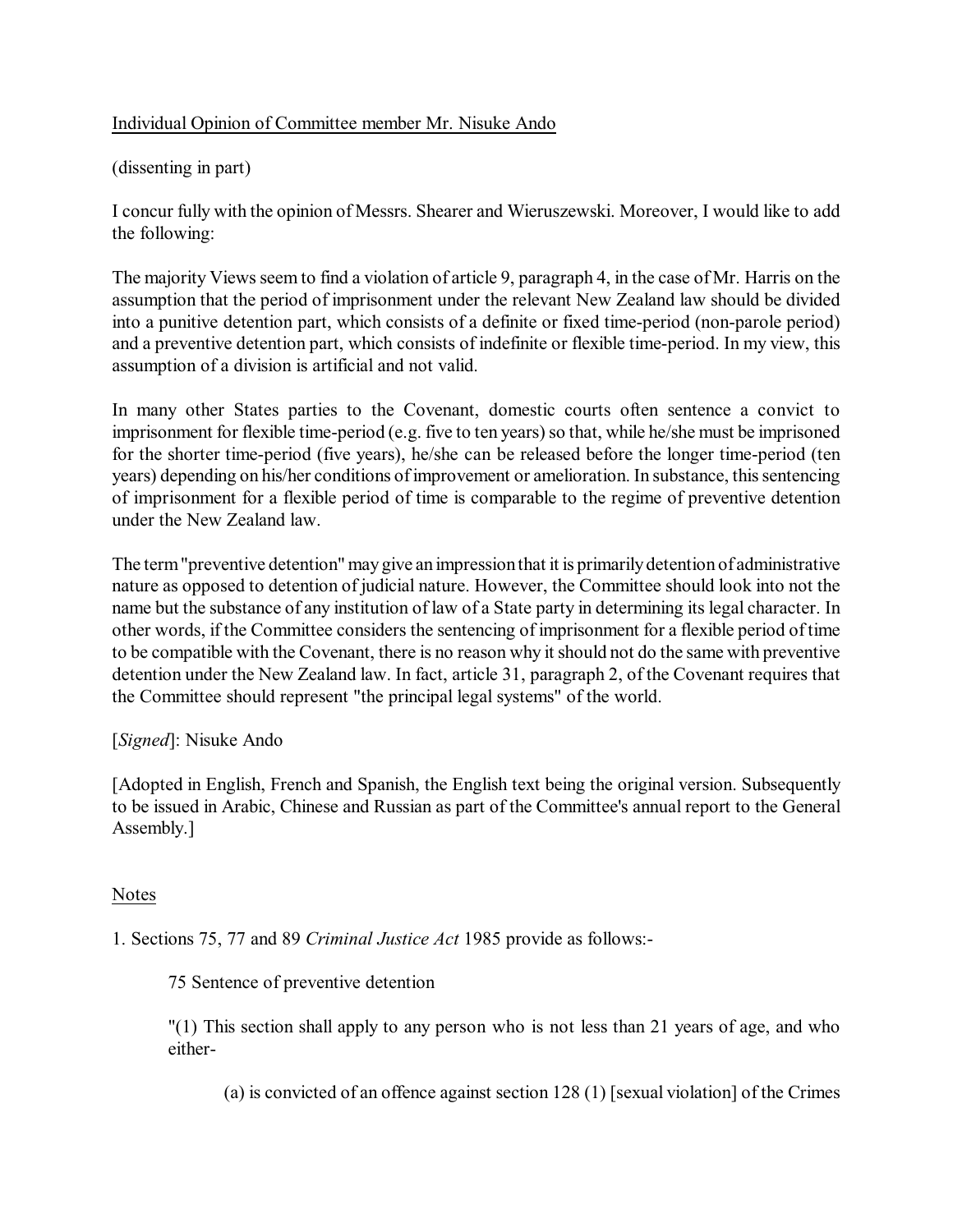Act 1961; or

(b) Having been previously convicted on at least one occasion since that person attained the age of 17 years of a specified offence, is convicted of another specified offence, being an offence committed after that previous conviction.

(2) Subject to the provisions of this section, the High Court, if it is satisfied that it is expedient for the protection of the public that an offender to whom this section applies should be detained in custody for a substantial period, may pass a sentence of preventive detention. …

(3A) A court shall not impose a sentence of preventive detention on an offender to whom subsection (1)(a) of this section applies unless the court-

(a) Has first obtained a psychiatric report on the offender; and

(b) Having regard to that report and any other relevant report,-

Is satisfied that there is a substantial risk that the offender will commit a specified offence upon release."

77 Period of preventive detention indefinite

"An offender who is sentenced to preventive detention shall be detained until released on the direction of the Parole Board in accordance with this Act."

89 Discretionary release on parole

"(1) Subject to subsection (2) of this section, an offender who is subject to an indeterminate sentence is eligible to be released on parole after the expiry of 10 years of that sentence."

2. [1998] 1 NZLR 420.

3. See footnote 1, supra.

4. Cobley: *Sex Offenders: Law, Policy and Practice* (Jordans, Bristol, 2000) at 196; Brown & Pratt: *Dangerous Offenders, Punishment & Social Order* (Routledge, London, 2000) at 82 and 93.

5. The authors cite Van Droogenboeck v Belgium (1982) 4 EHRR 443 (administrative detention 'at the Government's disposal' following a two year sentence for theft) and Weeks v United Kingdom (1988) 10 EHRR 293 (discretionary life sentence for armed robbery with release on licence when no longer a threat).

6. The authors cite Harris, O'Boyle & Warbrick: *Lawof the European Convention on Human Rights* (Butterworth's, London, 1995) at 108-9, 146, 151-152 and 154, and Wachenfeld "The Human Rights of the Mentally Ill in Europe under the European Convention on Human Rights", *Nordic Journal of*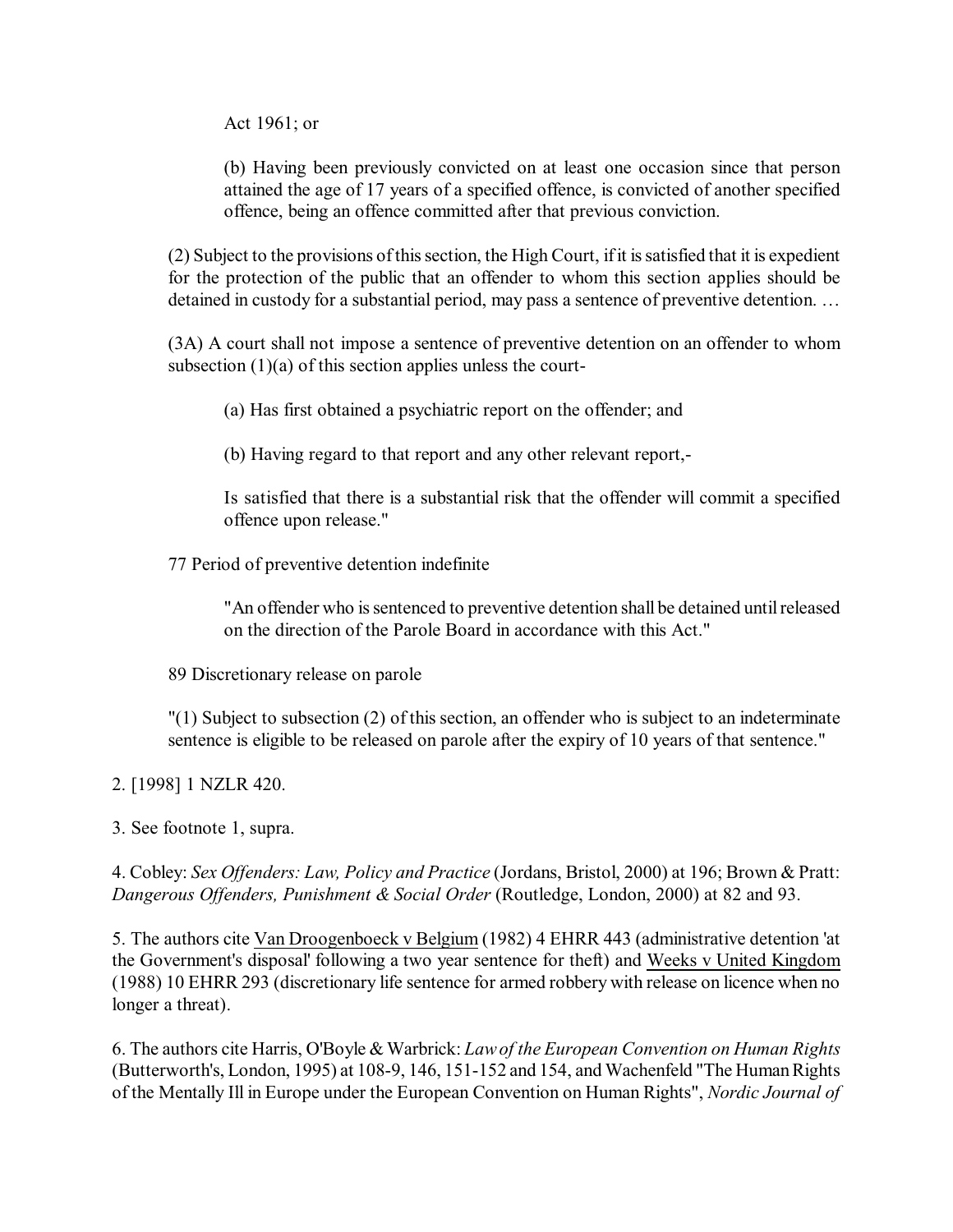*International Law* 60 (1991) at 174-175.

7. CCPR/C/79/Add.47; A/50/40, paras 179 and 186 (3 October 1995).

8. The offences are (i) if committed against a child under 16, incest (s.130 *Crimes* Act 1961), sexual intercourse with a girl under care or protection (s.131), sexual intercourse with a girl under 12 (s.132), indecency with a girl under 12 (s.133), sexual intercourse or indecency with a girl between 12 and 16 (s.134), indecency with a boy under 12 (s.140), indecency with a boy between 12 and 16 (s.140A), indecent assault on a man or boy (s.141), performing or attempting anal intercourse on a person under 16 or severely subnormal (s.142), and (ii) sexual violation (s.128), attempt to commit sexual violation (s.129), compelling an indecent act with an animal (s.142A), attempted murder (s.173), wounding with intent (s.188), injuring with intent to cause grievous bodily harm (s.189(1)), aggravated wounding or injury (s.191), and throwing of acid with intent to injure or disfigure (s.199).

9. (1999) 30 EHRR 121.

10. Application 24724/94.

11. See paras 4.20 (Mr Rameka), 4.24 (Mr Tarawa), and 4.30 (Mr Harris), *infra*.

12. Case No 91/1981, Decision adopted on 28 October 1981. See also T v United Kingdom, op.cit.

13. R v Smith CA 315/96, 19 December 2002.

14. CA258/01, judgment of 24 October 2002.

15. The State party refers, by way of example, to A v New Zealand Case No 754/1997, Views adopted on 15 July 1999, at paragraph 7.3.

16. See para 4.3, supra.

17. See, for example, Hill v Spain Case No 526/1993, Views adopted on 2 April 1997.

18. R v Taito (2002) 6 HRNZ 539.

19. Op.cit.

20. Ibid.

21. Op.cit.

22. R v Dittmer, op. cit.

23. Op.cit.